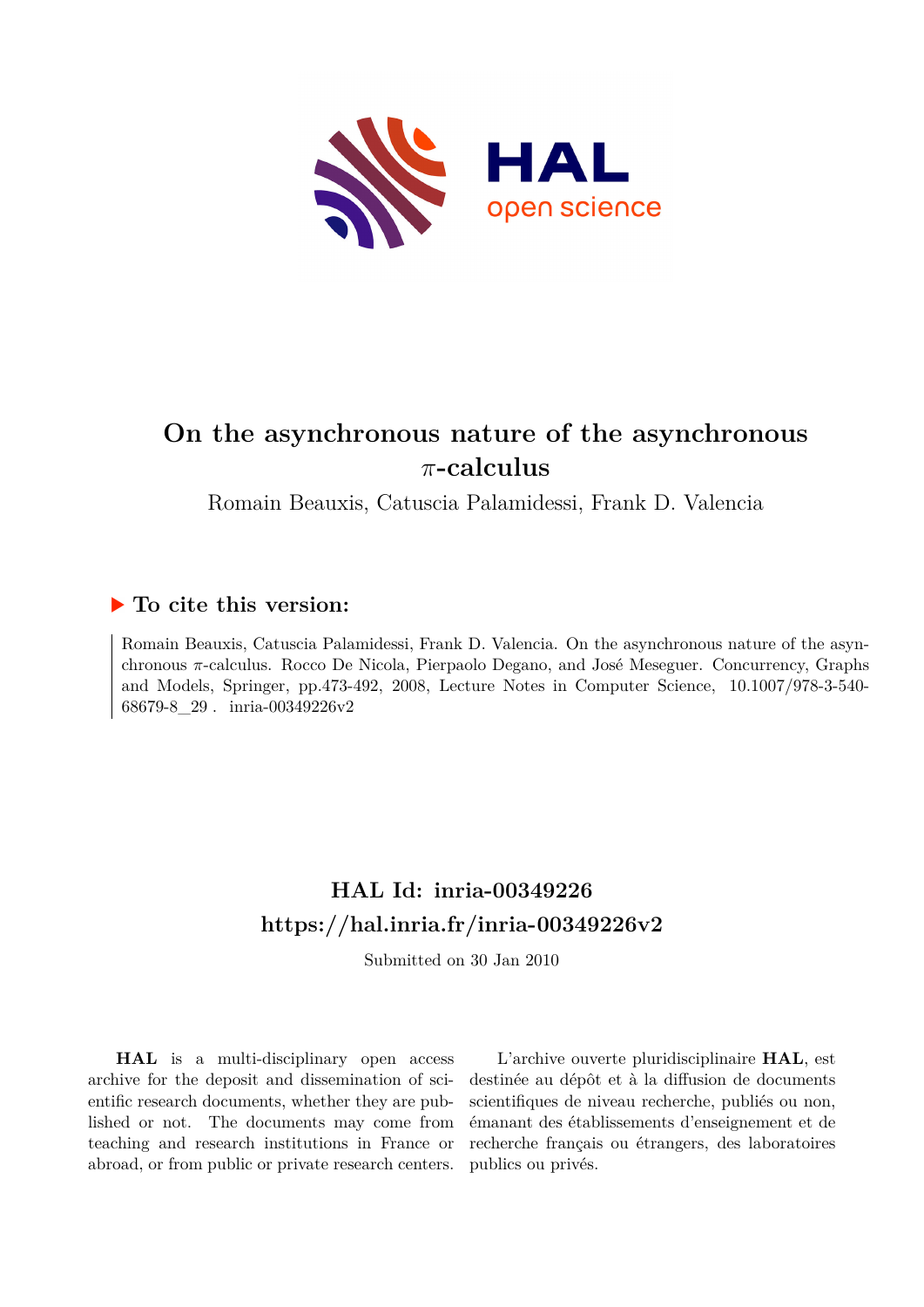# On the asynchronous nature of the asynchronous  $\pi$ -calculus<sup>\*</sup>

Romain Beauxis, Catuscia Palamidessi, and Frank D. Valencia

INRIA Saclay and LIX, Ecole Polytechnique ´

Abstract. We address the question of what kind of asynchronous communication is exactly modeled by the asynchronous  $\pi$ -calculus  $(\pi_a)$ . To this purpose we define a calculus  $\pi_{\mathfrak{B}}$  where channels are represented explicitly as special buffer processes. The base language for  $\pi_{\mathcal{B}}$  is the (synchronous)  $\pi$ -calculus, except that ordinary processes communicate only via buffers. Then we compare this calculus with  $\pi_a$ . It turns out that there is a strong correspondence between  $\pi_a$  and  $\pi_{\mathfrak{B}}$  in the case that buffers are bags: we can indeed encode each  $\pi_a$  process into a strongly asynchronous bisimilar  $\pi_{\mathcal{B}}$  process, and each  $\pi_{\mathcal{B}}$  process into a weakly asynchronous bisimilar  $\pi_a$  process. In case the buffers are queues or stacks, on the contrary, the correspondence does not hold. We show indeed that it is not possible to translate a stack or a queue into a weakly asynchronous bisimilar  $\pi_a$  process. Actually, for stacks we show an even stronger result, namely that they cannot be encoded into weakly (asynchronous) bisimilar processes in a  $\pi$ -calculus without mixed choice.

# 1 Introduction

In the community of Concurrency Theory the asynchronous  $\pi$ -calculus ( $\pi_a$ ) [14,5] is considered, as its name suggests, a formalism for *asynchronous communication*. The reason is that this calculus satisfies some basic properties which are associated to the abstract concept of asynchrony, like, for example, the fact that a send action is non-blocking and that two send actions on different channels can always be swapped (see, for instance, [24,22]).

In other communities, like Distributed Computing, however, the concept of asynchronous communication is much more concrete, and it is based on the assumption that the messages to be exchanged are placed in some communication means while they travel from the sender to the receiver. We will call such communication devices *buffers*. In general, it is also assumed that the action of placing a message in the buffer and the action of receiving the message from the buffer do not take place at the same time, i.e. the exchange is not instantaneous.

A frequent question that people then ask about the asynchronous  $\pi$ -calculus, is "In what sense is this a model of asynchronous communication"? Often they are puzzled by the communication rule of  $\pi_a$ , which is literally the same as the one of the (synchronous)  $π$ -calculus [18]:

<sup>⋆</sup> This work has been partially supported by the INRIA ARC project ProNoBiS and by the INRIA DREI Équipe Associée PRINTEMPS.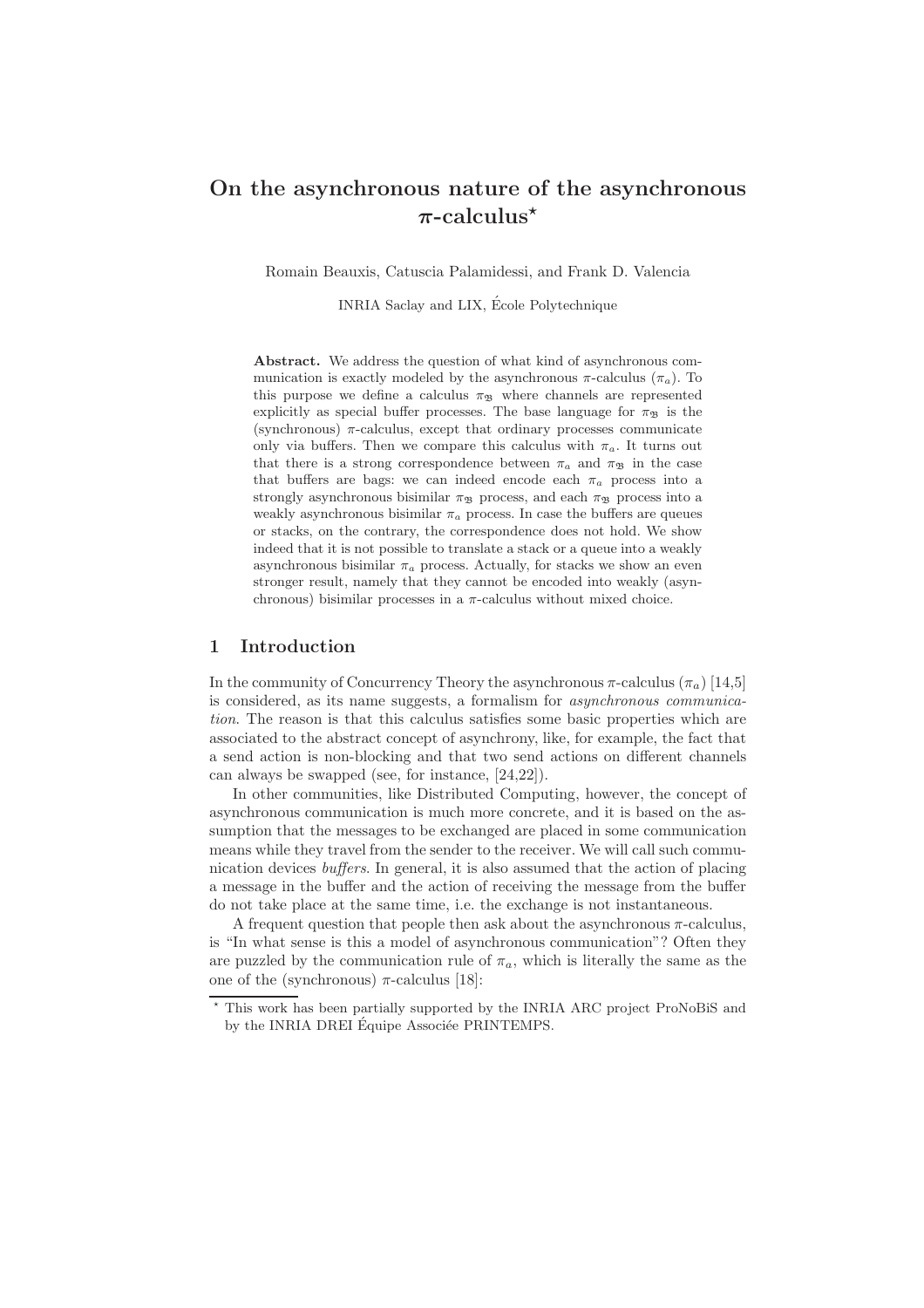$$
\frac{P \xrightarrow{\bar{x}y} P' \quad Q \xrightarrow{xy} Q'}{P \mid Q \xrightarrow{\tau} P' \mid Q'} \tag{1}
$$

where  $\bar{x}y$  represents the action of sending a message y on channel x, and xy represents the action of receiving a message  $\eta$  from channel x. The rule suggests that these two actions take place simultaneously, in a handshaking fashion.

To our experience the most convincing explanation of the asynchrony of  $\pi_a$ is that, because of the lack of output prefix in  $\pi_a$ , in rule (1) P must be of the form  $\bar{x}y \mid P'$ , and the transition  $P \stackrel{\bar{x}y}{\longrightarrow} P'$  does not really represent the event of sending. Originally, P must come from a process of the form  $C[\bar{x}y | R]$  for some prefix context  $C[\ ]$  and some process  $R$ , and the "real" event of sending takes place at some arbitrary time between the moment  $\bar{x}y$  gets at the toplevel (i.e. when it is no more preceded by a prefix) and the event of receiving  $y$ . the latter being what the rule (1) really represents. In the interval between the two events,  $R$  evolves asynchronously into  $P'$ . Of course, at this point another question arises: "What happens to the message  $y$  in the meanwhile?" The best way to see it is that  $y$  is placed in some buffer labeled with  $x$ . But then the legitimate question follows on what kind of buffer this is, since it is well known that a distributed system can behave very differently depending on whether the channels are bags, queues, or stacks, for instance. In this paper we address precisely this latter question.

Our approach is to define a calculus  $\pi_T$  where buffers are represented explicitly, like it was done, for instance, in [3,9]. The symbol T stands for  $\mathfrak{B}, \mathfrak{Q},$  and S, in the case of bags, queues, and stacks respectively. The actions of receiving from and sending to a given buffer are represented by input and output transitions, respectively. The object of the action is the name being transmitted and subject is the name (or type) of the source buffer if the action is an output, or the destination buffer if the action is an input. The base language for  $\pi_T$  is the (synchronous)  $\pi$ -calculus with guarded choice, except that processes communicate only via buffers. Then we compare this calculus with  $\pi_a$ . It turns out that there is a strong correspondence between  $\pi_a$  and  $\pi_{\mathfrak{B}}$  (the case of bags). More precisely, if we interpret the  $\pi_a$  send process  $\bar{xy}$  as a bag of type x which contains the single message  $y$ , then there is a strong asynchronous bisimulation between a  $\pi_a$  process P and its translation  $[[P]]$  in  $\pi_{\mathfrak{B}}$  (notation  $P \sim [[P]]$ ). This result reflects the intuitive explanation of the asynchronous nature of  $\pi_a$  given above. On the other hand, we can encode (although in a more involved way) each  $\pi_{\mathfrak{B}}$ process P into a  $\pi_a$  process  $[P]^1$ , equivalent to P modulo weak asynchronous bisimilarity (notation  $P \approx [P]$ ).

We would like to point out that the the case of bags represents a feature of communication in distributed systems, namely the fact that the order in which messages are sent is not guaranteed to be preserved in the order of arrival. In the case of the  $\pi$ -calculus, it is sufficient to allow the messages to be made available

<sup>&</sup>lt;sup>1</sup> We use the same notation [[·]] to indicate both the encoding from  $\pi_a$  into  $\pi_{\mathfrak{B}}$  and the one from  $\pi_{\mathfrak{B}}$  into  $\pi_a$ . It will be clear from the context which is the intended one.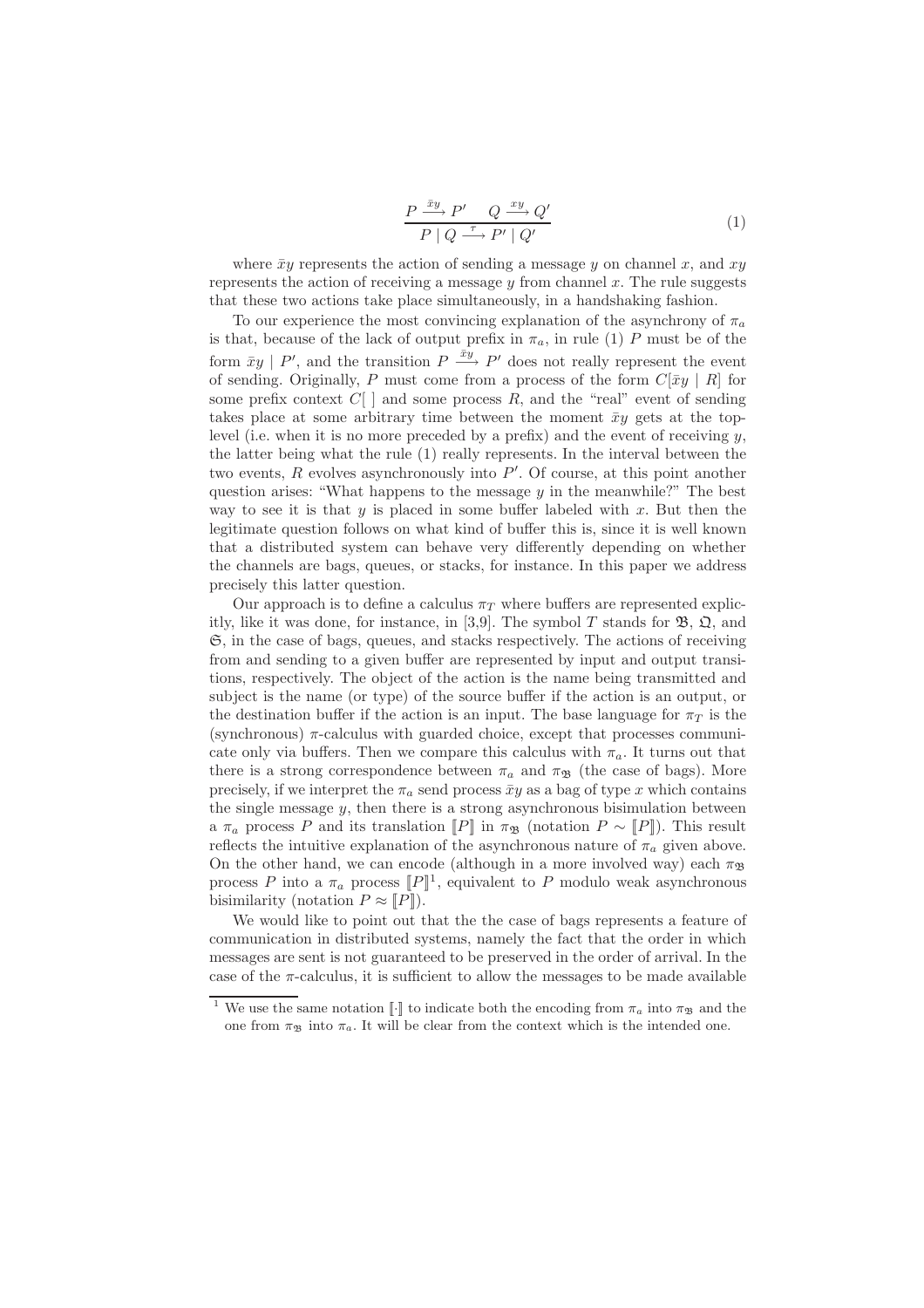in any order to the receiver (which is exactly the property which characterize the bags as a data structure), because there are no primitives that are able to make a "snapshot" of the system, and in particular to detect the absence of a message. For languages which contain such a kind of primitive however (for instance Linda, with the imp construct) the abstraction from the order is not sufficient, and the faithful representation of distributed communication would require a more sophisticated model. A proposal for such model is the *unordered semantics* of [7]. In that paper the authors argue, convincingly, that the unordered semantics is the most "asynchronous" semantics and the "right" one for distributed systems.

In case the buffers are queues or stacks, on the contrary, the correspondence between  $\pi_T$  and  $\pi_a$  does not hold. We show indeed that there is no encoding of stacks or queues, represented as described above, into  $\pi_a$  modulo weak asynchronous bisimulation. By "encoding modulo  $\mathcal{R}$ " we mean an encoding that translates  $P$  into a process that is in relation  $R$  with  $P$ . Actually for stacks we prove a stronger result: they cannot be translated, modulo weak bisimilarity, even into  $\pi_{sc}$ , the fragment of the (synchronous)  $\pi$ -calculus where the mixed guarded choice operator is replaced by separate-choice, i.e. a choice construct that can contain either input guards, or output guards, but not both. In other words, the least we need to encode stacks is a mixed-choice construct where both input and output guards (aka prefixes) are present.

The above result does not mean, obviously, that queues and stacks cannot be simulated in  $\pi_a$ : we will indeed discuss a possible way to simulate them by encoding the send and receive actions on buffers into more complicated protocols. The meaning of our negative result is only that a queue (respectively a stack) and any translation of it in  $\pi_a$  (respectively in  $\pi_{sc}$ ) cannot be related by a relation like weak (asynchronous) bisimilarity, which requires a strict correspondence between transitions.

#### 1.1 Justifying the choice of the languages

The results presented in this paper would hold also if we had considered the asynchronous version of CCS [4] instead than the asynchronous  $\pi$ -calculus. The reasons why we have chosen the latter are the following. The asynchronous  $\pi$ calculus was the first process calculus to represent asynchronous communication by using a send primitive with no continuation (*asynchronous send*), and in the concurrency community it has become paradigmatic of this particular approach to asynchrony. Moreover, the expressive power of the asynchronous  $\pi$ -calculus has been widely investigated, especially in relation to other asynchronous calculi, and in comparison with synchronous communication.

We have chosen the  $\pi$ -calculus with (mixed) guarded choice as a base language for  $\pi_T$  because in the  $\pi$ -calculus the main expressive gap between synchronous and asynchronous communication lies exactly in between mixed choice and separate choice [20,19]. In other words, the  $\pi$ -calculus with mixed choice cannot be encoded in the asynchronous  $\pi$ -calculus in any "reasonable" way, while the  $\pi$ -calculus with separate choice can. The choice of a synchronous language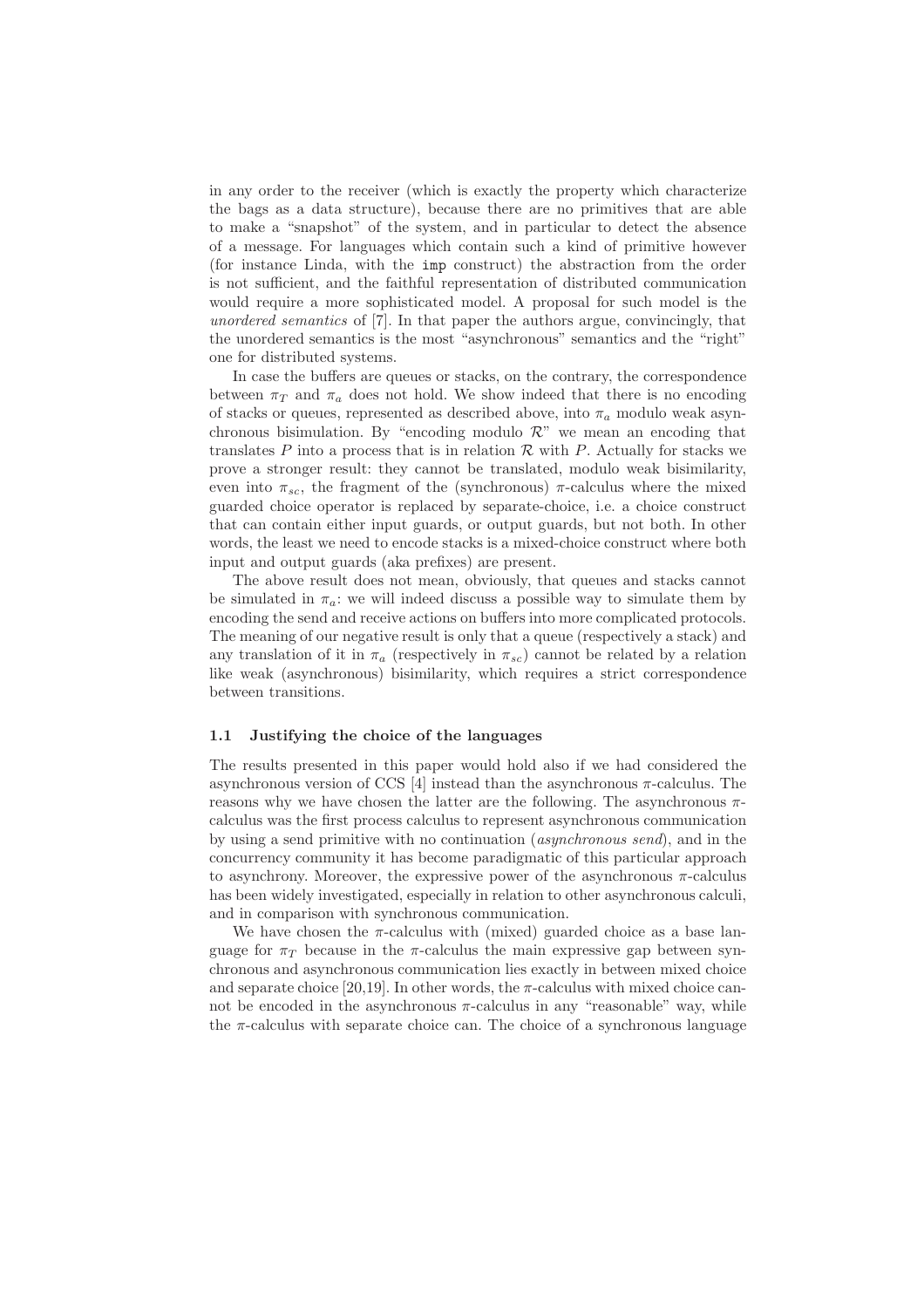as the basis for  $\pi_T$  is motivated by the fact that it allows a precise control of the communication mechanism: The processes communicate with each other via the buffers, but the interaction between a process and a buffer is synchronous. So the buffers are the only source of asynchrony in  $\pi_T$ , which makes the encoding from the asynchronous  $\pi$ -calculus into  $\pi_T$  more interesting. Furthermore this model of asynchronous communication is very close to the concrete implementation of distributed systems [21].

#### 1.2 Justifying the criteria for the encodings

As we stated above, our main positive result is the correspondence between  $\pi_a$ and  $\pi_{\mathfrak{B}}$ , expressed in one direction by one encoding

$$
[\![\cdot]\!]
$$
:  $\pi_a \to \pi_{\mathfrak{B}}$  with  $P \sim [\![P]\!]$  for all P in  $\pi_a$ 

and, in the other direction, by another encoding

$$
[\![\cdot]\!]
$$
:  $\pi_{\mathfrak{B}} \to \pi_a$  with  $P \approx [P]$  for all P in  $\pi_{\mathfrak{B}}$ 

We consider the above properties of the encodings as quite strong, and therefore supporting the claim of a strict correspondence between  $\pi_a$  and  $\pi_{\mathfrak{B}}$ . They imply for instance the condition of *operational correspondence*, which is one of the properties of a "good" encoding according to Gorla ([10,11]).

One may question why we did not rather prove the existence of a *fully abstract* encoding between  $\pi_a$  and  $\pi_{\mathfrak{B}}$ . We recall that, given a language  $\mathcal{L}_1$  equipped with an equivalence relation  $\sim_1$ , and a language  $\mathcal{L}_2$  equipped with an equivalence relation  $\sim_2$ , an encoding  $\lbrack \cdot \rbrack$  :  $\mathcal{L}_1 \to \mathcal{L}_2$  is called fully abstract if and only if

for every P, Q in 
$$
\mathcal{L}_1
$$
,  $P \sim_1 Q \Leftrightarrow [P] \sim_2 [Q]$  holds

Full abstraction has been adopted sometimes in literature as a criterion for expressiveness. We do not endorse this approach: In our opinion, full abstraction can be useful to transfer the theory of a language to another language, but it is not a good criterion for expressiveness. The reason is that it can be, at the same time, both too strong and too weak a requirement. Let us explain why.

Too strong: Consider the asynchronous  $\pi$ -calculus  $\pi_a$ , equipped with its "natural" notion of equivalence, the weak asynchronous bisimilarity, and the  $\pi$ calculus  $\pi$ , equipped with weak bisimilarity. Let  $\llbracket \cdot \rrbracket$  be the standard encoding from  $\pi_a$  to  $\pi$  defined as

$$
\llbracket \bar{x}y \rrbracket = \bar{x}y.0
$$

and homomorphic on the other operators. Most people would agree that this is a pretty straightforward, natural encoding, showing that  $\pi$  is at least as powerful as  $\pi_a$ . Still, it does not satisfy the full abstraction criterion. In fact, there are weakly asynchronous bisimilar processes  $P, Q$  such that  $\llbracket P \rrbracket$  and  $\llbracket Q \rrbracket$  are not weakly bisimilar. Take, for example,  $P = 0$  and  $Q = x(y) \cdot \bar{x}y$ .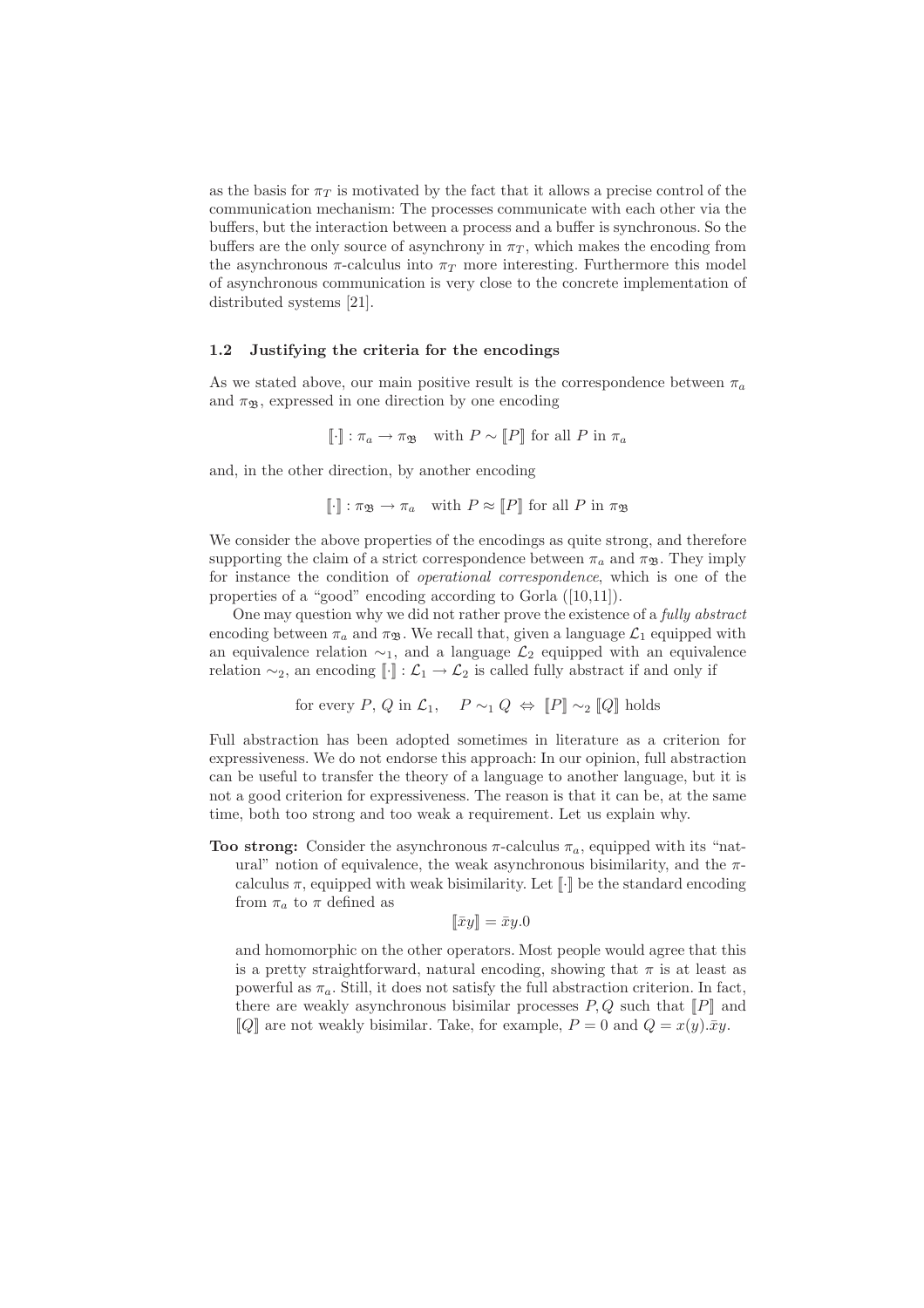**Too weak:** Consider an enumeration of Turing machines,  $\{T_n\}_n$ , and an enumeration of minimal finite automata  $\{A_n\}_n$ , with their standard languageequivalence ≡. Consider the following encoding of Turing machines into (minimal) finite automata:

$$
\begin{aligned} \llbracket T_m \rrbracket &= \llbracket T_k \rrbracket \text{ if } k < m \text{ and } T_k \equiv T_m \\ \llbracket T_m \rrbracket &= A_n \text{ otherwise} \end{aligned}
$$

where *n* is the minimum number such that  $A_n$  has not been used to encode any  $T_k$  with  $k < m$ . By definition, we have that  $\forall m, n \ T_m \equiv T_n \Leftrightarrow \|T_m\| \equiv$  $[[T_n]]$ , but this certainly does not prove that finite automata are as powerful as Turing machines!

Note that the second encoding, from Turing machines to finite automata, is non-effective. This is fine for our purpose, which is simply to show that full abstraction alone, i.e. without extra conditions on the encoding, is not a very meaningful notion. Of course, it would be even more interesting to exhibit an *effective* and fully abstract encoding between some  $L_1$  and  $L_2$ , while most people would agree that  $L_2$  is strictly less powerful than  $L_1$ . But this is out of the scope of this paper, and we leave it as an open problem for the interested reader.

#### 1.3 Plan of the paper

In the next section we recall some standard definitions. In Section 3, we introduce the notion of buffer and the different types of buffer we will consider. Then in Section 4, we define a  $\pi$ -calculus communicating through bags. In Section 5, we study the correspondence between the  $\pi$ -calculus with bags and the  $\pi_a$ -calculus. The main bisimilarity results are established there. In Section 6, we use the properties from Section 3 to prove the impossibility results for stacks and queues. Section 7 discusses related work. Finally, Section 8 concludes and outlines some directions of future research.

#### Acknowledgment

This work originates from a suggestion of John Mitchell and Andre Scedrov. They remarked that outsiders to Concurrency Theory do not see so clearly why the asynchronous  $\pi$ -calculus represents a model of asynchronous communication. So they recommended to give a justification in terms of a model (buffers) which looks probably more natural to a wide audience, as this could make the asynchronous  $\pi$ -calculus more widely appreciated.

We also wish to thank Roberto Gorrieri, who helped us with very insightful comments, and the anonymous reviewers.

# 2 Preliminaries

#### 2.1 The asynchronous  $\pi$ -calculus:  $\pi_a$

We assume a countable set of *names*, ranged over by  $x, y, \ldots$ , and for each name x, a co-name  $\overline{x}$ . In the asynchronous  $\pi$ -calculus, henceforth denoted as  $\pi_a$ ,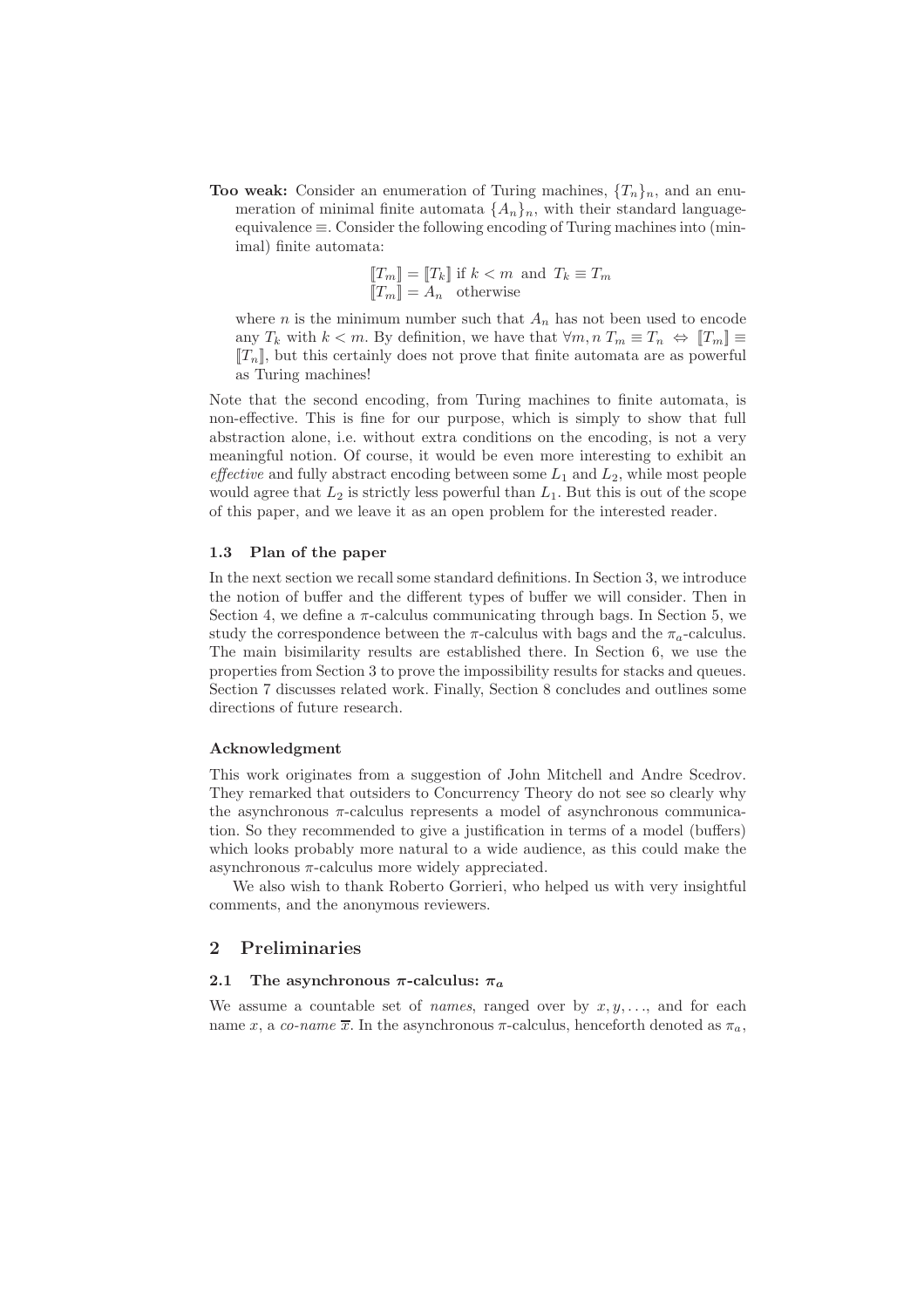$$
(in) \frac{1}{x(y).P} \xrightarrow{x} P[z/y]
$$
\n
$$
(out) \frac{1}{xz} \xrightarrow{\overline{x}} 0
$$
\n
$$
(sync) \frac{P \xrightarrow{\overline{x}y} P', Q \xrightarrow{xy} Q'}{P|Q \xrightarrow{f} P'|Q'}
$$
\n
$$
(v) \frac{P \xrightarrow{\alpha} P', a \notin fn(\alpha)}{v a P \xrightarrow{\alpha} v a P'}
$$
\n
$$
(open) \frac{P \xrightarrow{\overline{x}y} P', x \neq y}{v y P \xrightarrow{\overline{x}(y)} P'} \qquad (close) \frac{P \xrightarrow{\overline{x}(y)} P', Q \xrightarrow{xy} Q'}{P|Q \xrightarrow{f} v y (P'|Q')}
$$
\n
$$
(comp) \frac{P \xrightarrow{\alpha} P', bn(\alpha) \cap fn(Q) = \emptyset}{P|Q \xrightarrow{\alpha} P'|Q} \qquad (bang) \frac{P|!P \xrightarrow{\alpha} R}{!P \xrightarrow{\alpha} R}
$$
\n
$$
(cong) \frac{P \equiv P' P' \xrightarrow{\alpha} Q' Q' \equiv Q}{P \xrightarrow{\alpha} Q}
$$

**Table 1.** Transition rules for the  $\pi_a$ -calculus

*processes* are given by the following syntax:

$$
P, Q, \ldots := 0 \left| \overline{x}z \right| x(y).P \left| \nu xP \right| P \left| Q \right| !P
$$

The 0 represents an empty (or terminated) process. Intuitively, an *output*  $\overline{x}z$ represents a particle in an implicit medium tagged with a name  $x$  indicating that it can be received by an *input process*  $x(y)$ . P which behaves, upon receiving z, as  $P[z/y]$ , namely, the process where every free occurence of y is replaced by z. We assume that P is  $\alpha$ -renamed before applying  $[z/y]$  so to avoid name-capture. A substitution  $\sigma$  causes name-capture in P if it replaces a name y by a name z for which one or more free occurences of  $y$  in  $P$  are in the scope of a binder for z. Furthermore,  $x(y)$ . P binds y in P. The other binder is the *restriction*  $\nu x$ P which declares a name x private to P. The *parallel composition*  $P \mid Q$  means P and Q running in parallel. The *replication*  $|P$  means  $P|P|$  ..., i.e. an unbounded number of copies of P.

We use the standard notations  $bn(Q)$  for the *bound names* in  $Q$ , and  $fn(Q)$ for the *free names* in Q, and write  $\nu x_1 \ldots x_n P$  to denote  $\nu x_1 \ldots \nu x_n P$ .

The (early) transition semantics of  $\pi_a$  is given in terms of the relation  $\stackrel{\alpha}{\longrightarrow}$  in Table 1. The label  $\alpha$  represents an action which can be of the form  $\tau$  (silent),  $\overline{x}z$ (free output),  $\overline{x}(y)$  (bound output) or xz (free input). Transitions are quotiented by the *structural congruence* relation  $\equiv$  below.

**Definition 1.** The relation  $\equiv$  *is the smallest congruence over processes satisfying* α*-conversion and the commutative monoid laws for parallel composition with* 0 *as identity.*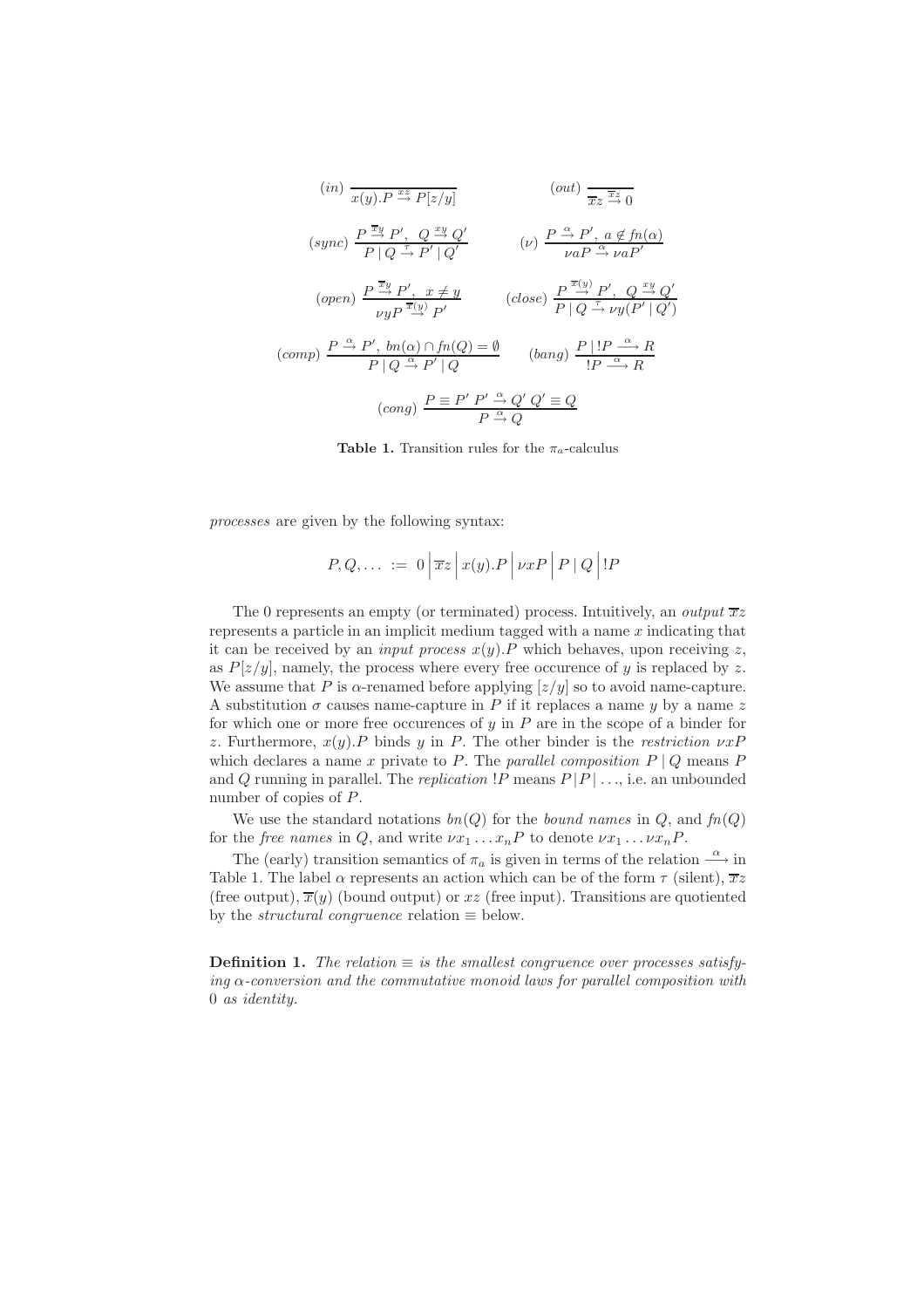## 3 Buffers

A buffer in this paper is basically a data structure that accepts messages and resends them later. We consider different types of buffers, depending on the policy used for outputting a previously received message. We focus on the following policies, that can be considered the most common:

- Bag, or unordered policy: any message previously received (and not yet sent) can be sent next.
- Queue, or FIFO policy: only the oldest message received (and not yet sent) can be sent next.
- Stack, or LIFO policy: only the last message received (and not yet sent) can be sent next.

Let us now formally define these three types of buffer. We need to keep the information about the order of reception to decide which message can be sent next. This will be achieved using a common core definition for all kinds of buffers.

We will use  $M \in \mathcal{M}$  to denote a message that the buffers can accept.

Definition 2 (Buffer). *A buffer is a finite sequence of messages:*

 $B = M_1 * ... * M_k, k \geq 0, M_i \in \mathcal{M}$  (B is the empty sequence if  $k = 0$ ).

∗ is a wild card symbol for the three types of buffers. Then, we will use the notation  $M_1 \diamond ... \diamond M_k$  for a bag,  $M_1 \triangleleft ... \triangleleft M_k$  for a queue,  $M_1 \triangleright ... \triangleright M_k$  for a stack.

A reception on a buffer is the same for all kinds of policies:

**Definition 3 (Reception on a buffer).** *Let*  $B = M_1 * ... * M_k$ *. We write*  $B \stackrel{M}{\longrightarrow} B'$  to represent the fact that B receives the message M, becoming  $B' =$  $M * B = M * M_1 * ... * M_k$ .

The emission of a message is different for the three types of buffers:

**Definition 4 (Sending from a buffer).** *Let*  $B = M_1 * ... * M_k$ . We write

 $B \stackrel{M}{\longrightarrow} B'$  to represent the fact that  $B$  sends the message  $M$ , becoming  $B'$ , where:

- $-If* = ∞ (bag case) then M = M<sub>i</sub> for some i ∈ {1, ..., k} and B' = M<sub>1</sub> ∘ ... ∘$  $M_{i-1} \diamond M_{i+1} \diamond \dots \diamond M_k$ .
- $-If* = \text{ ⊗ } (queue \ case) \ then \ M = M_k \ and \ B' = M_1 \text{ ⊂ } ... \text{ ⊗ } M_{k-1}.$
- $-If* = ∑ (stack case) then M = M<sub>1</sub> and B' = M<sub>2</sub> ∑ ... ∑ M<sub>k</sub>.$

Finally, we introduce here the notion of *buffer's content* and *sendable items*.

Definition 5 (Buffer's content). *A buffer's content is the multiset of messages that the buffer has received and has not yet sent:*

$$
C(M_1 * ... * M_k) = \{M_1, ..., M_k\}
$$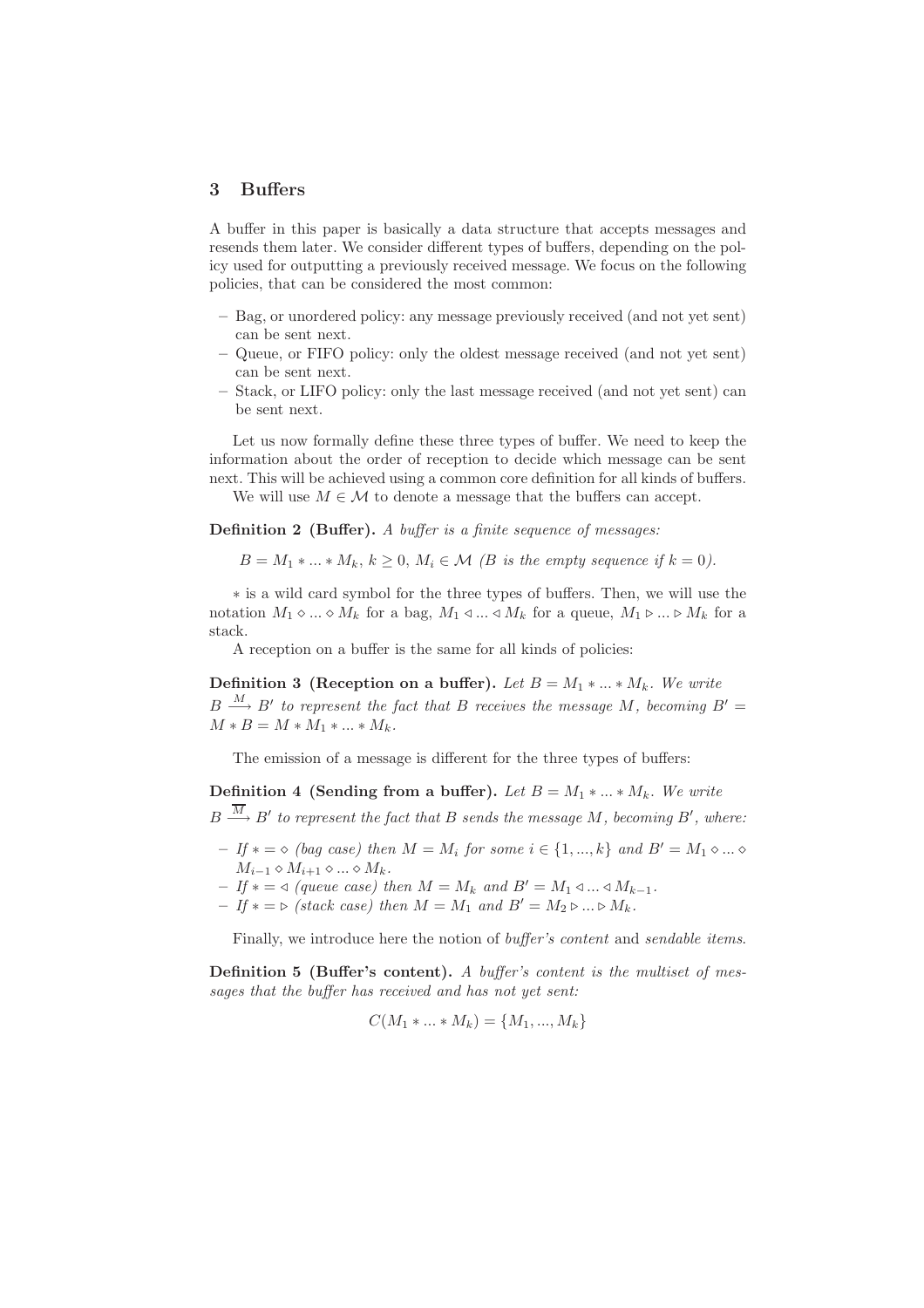Definition 6 (Buffer's sendable items). *A buffer's sendable items is the multiset of messages that can be sent immediately:*

$$
S(M_1 \diamond M_2 \diamond \cdots \diamond M_k) = \{M_1, M_2, \dots, M_k\}
$$
  
\n
$$
S(M_1 \triangleleft M_2 \triangleleft \cdots \triangleleft M_k) = \{M_k\}
$$
  
\n
$$
S(M_1 \triangleright M_2 \triangleright \cdots \triangleright M_k) = \{M_1\}
$$

Note that  $S(B)$  is empty iff  $C(B)$  is empty. Furthermore, if B is a bag, then  $C(B) = S(B).$ 

*Remark 1.* If B is a buffer such that  $B \xrightarrow{M_1}$  and  $B \xrightarrow{M_2}$  with  $M_1 \neq M_2$  then B must be a bag, i.e.  $B$  cannot be a stack or a queue.

# 4 A  $\pi$ -calculus with bags

In this section, we define a calculus for asynchronous communications obtained by enriching the synchronous  $\pi$ -calculus with bags, and forcing the communications to take place only between (standard) processes and bags.

We decree that the bag's messages are names. Each bag is able to send and receive on a single channel only, and we write  $B_x$  for a bag on the channel x. We use  $\oint_x$  to denote an empty bag on channel x, and  $\{y\}_x$  for the bag on channel  $x$ , containing a single message,  $y$ .

**Definition 7.** *The*  $\pi_{\mathcal{B}}$ -calculus is the set of processes defined by the grammar:

$$
P, Q ::= \sum_{i \in I} \alpha_i P_i \mid P \mid Q \mid \nu x P \mid P \mid B_x
$$

*where*  $B_x$  *is a bag,* I *is a finite indexing set and each*  $\alpha_i$  *can be of the form*  $x(y)$ *or*  $\overline{x}z$ *. If*  $|I| = 0$  *the sum can be written as* 0 *and if*  $|I| = 1$  *the symbol* " $\sum_{i \in I}$ " *can be omitted.*

The early transition semantics is obtained by redefining the rules in and out in Table 1 and by adding the rules  $in_{bag}$  and  $out_{bag}$  for bag communication as defined in Table 3. Note that they are basically the rules for the (synchronous)  $\pi$ -calculus except that communication can take place only between (standard) processes and bags. In fact, the rule out guarantees that a process can only output to a bag. Furthermore the only rule that generates an output transition is  $out_{baq}$ , hence a process can only input, via sync and close, from a bag.

The structural equivalence  $\equiv$  consists of the standard rules of Definition 1, plus scope extrusion, plus  $P \equiv P|\emptyset_x$ . This last rule allows any process to have access to a buffer even if the process itself is blocked by a binder. A typical example would be  $P = \nu x(\overline{x}y.x(z).Q)$ , which could not execute any action without this rule. Thanks to the rule, we have:

$$
P \equiv \nu x(\overline{x}y.x(z).Q \mid \emptyset_x) \rightarrow \nu x(x(z).Q \mid \{y\}_x) \rightarrow \nu x(Q[y/z] \mid \emptyset_x)
$$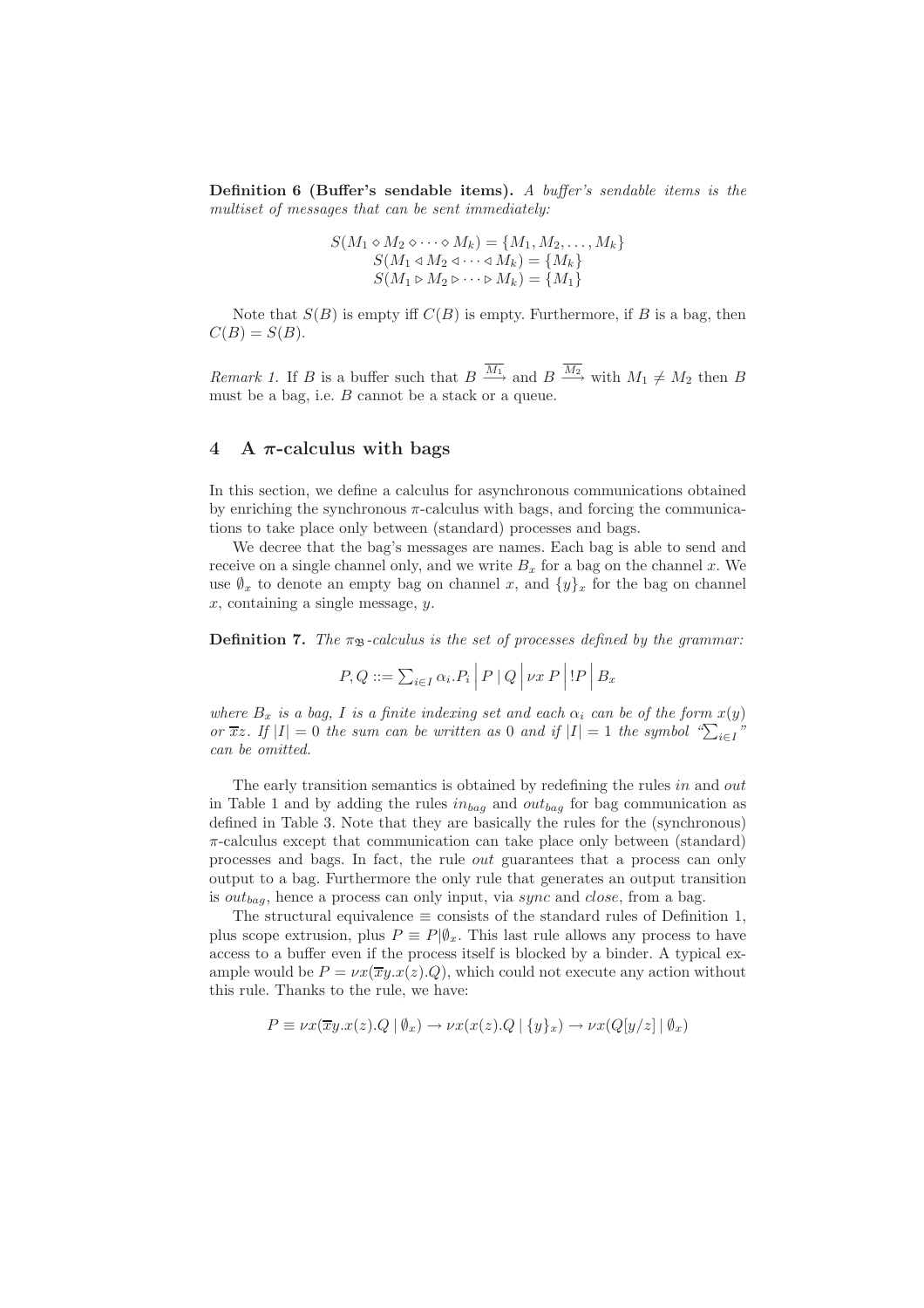$P \equiv Q$  if P and Q are  $\alpha$ -convertible  $P \mid Q \equiv Q \mid P$  $(P | Q) | R \equiv P | (Q | R)$  $(\nu z P) | Q \equiv \nu z (P | Q)$  if  $z \notin fn(Q)$  $P \equiv P | \emptyset_x$  for all possible x

Table 2. Structural congruence for the  $\pi$ -calculus with bags

Note that we could restrict the application of  $P \equiv P|\emptyset_x$  to the case in which P is a pure process (not containing a bag already), i.e. a term of the asynchornous  $\pi$ -calculus). We do not impose this constraint here because it is not necessary, and also because we believe that allowing multiple bags on the same channel name and for the same process is a more natural representation of the concept of channel in distributed systems. Later in this paper, when dealing with stacks and queues, we will have to adopt this restriction in order to be consistent with the nature of stacks and queues.

A consequence of the rule  $P \equiv P | \emptyset_x$  is that every process P is always *inputenabled*. This property is in line with other standard models of asynchronous communication, for example the Input/output automata (see, for instance, [15]), the input-buffered agents of Selinger [24] and the Honda-Tokoro original version of the asynchronous  $\pi$ -calculus [14].

The scope extrusion equivalence –  $(\nu z P) | Q \equiv \nu z (P | Q)$  if  $z \notin fn(Q)$  – has been added even though the *open* and *close* rules are present. This is to allow scope extrusion to apply also in some particular case where those rules would not help. A good example is  $\nu x \overline{x} y$ : only a buffer can make an output action, so this process would not be able to use the open rule.

The basic input and output transitions for bags given by  $in_{bag}$  and  $out_{bag}$ are defined in terms of receive and send transitions on buffers in Definition 3 and 4. The following remark follows trivially from the rules in Table 3.

*Remark 2.* Let  $B_x$  a bag process. Then  $B_x \xrightarrow{y} B'_x$  iff  $B_x \xrightarrow{xy} B'_x$ . Similarly,  $B_x \xrightarrow{\overline{y}} B'_x$  iff  $B_x \xrightarrow{\overline{x}y} B'_x$ .

The notions of *free names* and *bound names* for ordinary processes are defined as usual. For bags, we define them as follows. Recall that  $C$  gives the content of a buffer (see Definition 5).

**Definition 8 (Bag's free and bound names).** Let  $B_x$  be a bag with content  $C(B_x) = \{y_1, \ldots, y_k\}$ . The free variables fn and the bound variables bn of  $B_x$ *are defined as*  $fn(B_x) = \{x, y_1, \ldots, y_k\}$  *and*  $bn(B_x) = \emptyset$ *.* 

# 5 Relation between the asynchronous  $\pi$ -calculus and the  $\pi$ -calculus with bags

In this section, we study the relation between the  $\pi_a$ -calculus and the  $\pi_{\mathcal{B}}$ calculus. We first define the notions of asynchronous bisimilarities, along the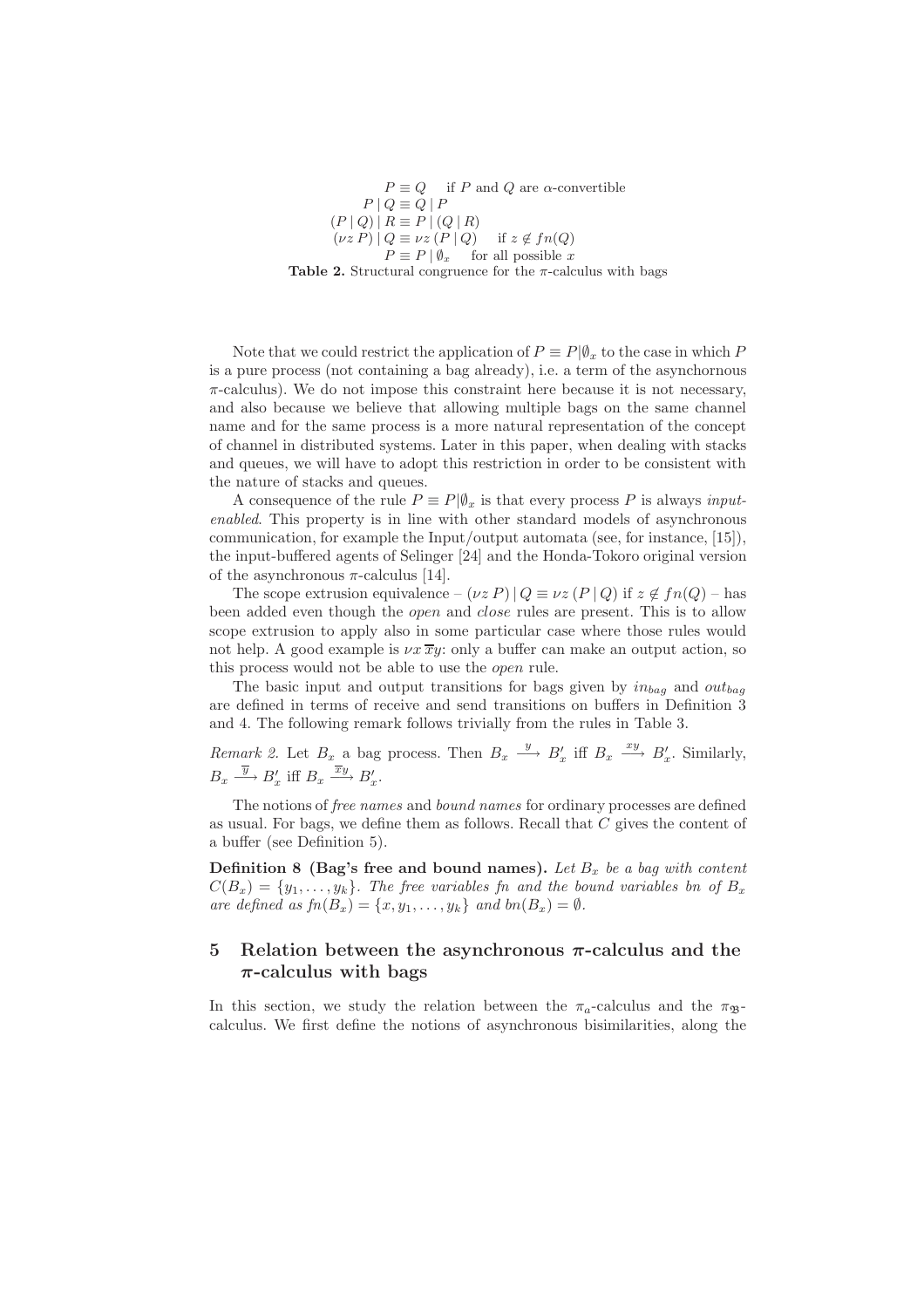$$
(in) \frac{\alpha_j = xy}{\sum_{i \in I} \alpha_i P_i \stackrel{xz}{\rightarrow} P_j[z/y]} \qquad (out) \frac{B_x \stackrel{xy}{\rightarrow} B'_x}{(\overline{x}y.P + \sum_{i \in I} \alpha_i P_i) | B_x \stackrel{\tau}{\rightarrow} P | B'_x}
$$
  

$$
(in_{bag}) \frac{B_x \stackrel{y}{\rightarrow} B'_x}{B_x \stackrel{xy}{\rightarrow} B'_x} \qquad (out_{bag}) \frac{B_x \stackrel{\overline{y}}{\rightarrow} B'_x}{B_x \stackrel{\overline{x}y}{\rightarrow} B'_x}
$$
  

$$
(sync) \frac{P \stackrel{\overline{x}y}{\rightarrow} P', Q \stackrel{xy}{\rightarrow} Q'}{P | Q \stackrel{\tau}{\rightarrow} P' | Q'} \qquad (\nu) \frac{P \stackrel{\alpha}{\rightarrow} P', a \notin fn(\alpha)}{\nu a P \stackrel{\alpha}{\rightarrow} \nu a P'}
$$
  

$$
(open) \frac{P \stackrel{\overline{x}y}{\rightarrow} P', x \neq y}{\nu y P \stackrel{\overline{x}(y)}{\rightarrow} P'} \qquad (close) \frac{P \stackrel{\overline{x}(y)}{\rightarrow} P', Q \stackrel{xy}{\rightarrow} Q', y \notin fn(Q)}{P | Q \stackrel{\tau}{\rightarrow} \nu y (P' | Q')}
$$
  

$$
(comp) \frac{P \stackrel{\alpha}{\rightarrow} P', bn(\alpha) \cap fn(Q) = \emptyset}{P | Q \stackrel{\alpha}{\rightarrow} P' | Q} \qquad (bang) \frac{P | IP \stackrel{\alpha}{\rightarrow} R}{P \stackrel{\alpha}{\rightarrow} R}
$$
  

$$
(cong) \frac{P \stackrel{\alpha}{\rightarrow} P' \stackrel{\alpha}{\rightarrow} Q'}{P \stackrel{\alpha}{\rightarrow} Q}
$$



lines of [1] and [14] . They will constitute the formal basis for stating the correspondence.

In the following, we use the standard notation for weak transitions:  $P \stackrel{\alpha}{\Longrightarrow} Q$ stands for  $P \xrightarrow{\tau}^* \xrightarrow{\alpha}^* \xrightarrow{\tau} Q$ .

## Definition 9.

Strong asynchronous bisimilarity *A symmetric relation* R *is a strong asynchronous bisimulation iff whenever* P R Q*, then the following holds:*

 $-If P \stackrel{\alpha}{\longrightarrow} P'$  and  $\alpha$  is not an input action, then:  $Q \stackrel{\alpha}{\longrightarrow} Q'$  with:  $P' R Q'$  $- If P \stackrel{xy}{\longrightarrow} P' then$ 

- *either*  $Q \xrightarrow{xy} Q'$  *with*  $P' \mathcal{R} Q'$ ,
- *or*  $P' \mathcal{R} (Q | \overline{x}y)$ .

*We say that* P *and* Q *are strongly asynchronously bisimilar, written*  $P \sim Q$ , iff there exists  $R$  such that:  $P R Q$ .

Weak asynchronous bisimilarity *A symmetric relation* R *is a weak asynchronous bisimulation iff whenever* P R Q*, then the following holds:*

 $-If P \stackrel{\alpha}{\longrightarrow} P'$  and  $\alpha$  is not an input action, then:  $Q \stackrel{\alpha}{\Longrightarrow} Q'$  with:  $P' R Q'$  $- If P \stackrel{xy}{\longrightarrow} P' then$ 

- *either*  $Q \stackrel{xy}{\Longrightarrow} Q'$  *with*  $P' \mathcal{R} Q'$ ,
- *or*  $P' \mathcal{R} (Q | \overline{x}y)$ .

*We say that* P *and* Q *are weakly asynchronously bisimilar, written*  $P \approx Q$ , iff there exists  $R$  such that:  $P R Q$ .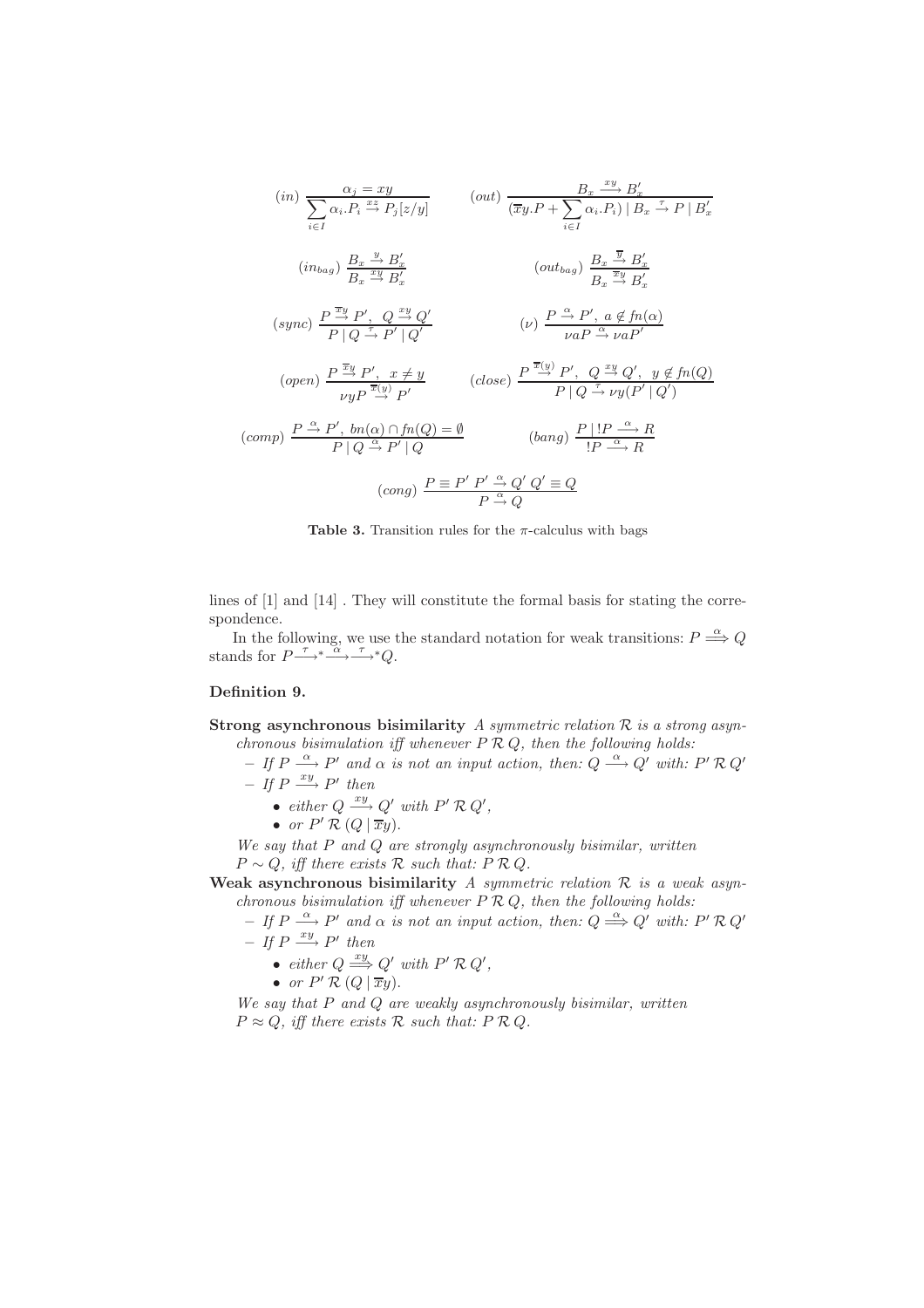Note that weak asynchronous bisimulation is weaker than weak bisimulation, and it is weaker than strong asynchronous bisimulation.

We will use the two notions of bisimulation introduced above to describe the properties of the encodings from  $\pi_a$  to  $\pi_{\mathfrak{B}}$  and from  $\pi_{\mathfrak{B}}$  to  $\pi_a$ , respectively. The notion of strong asynchronous bisimulation is almost the same, but not completely, as the one of [1]. The difference is that, in [1], when  $P$  performs an input action, Q can either perform a corresponding input action *or a* τ *step*. The reason for introducing the chance is essentially to get the correspondence stated in Theorem 1. We could have used weak asynchronous bisimulation instead, but we preferred to show how strong the correspondence is. As for the notion of weak asynchronous bisimulation, this is essentially the same as the one introduced by [14] (called *asynchronous bisimulation* in that paper). The formulation is different, since the labeled transition system of [14] is different from ours, however it is easy to show that the (weak) bisimulations induced by their system, as relations on process terms, coincide with our weak asynchronous bisimulations.

#### 5.1 From  $\pi_a$  to  $\pi_{\mathfrak{B}}$

We observe that there is a rather natural interpretation of the  $\pi_a$ -calculus into the  $\pi_{\mathfrak{B}}$ -calculus, formalized by an encoding defined as follows:

**Definition 10.** Let  $\llbracket \rrbracket : \pi_a \longrightarrow \pi_{\mathfrak{B}}$  be defined homomorphically except for the *send process, which is translated as*  $[\overline{xy}] = \{y\}_x$ .

It is easy to see that there is an exact match between the transitions of  $P$ and the ones of  $[P]$ , except that  $\{y\}_x$  can perform input actions on x that the original process  $\overline{xy}$  cannot do. This is exactly the kind of situation treated by the additional case in the definition of asynchronous bisimilarity (additional w.r.t. the classical definition of bisimilarity). Hence we have the following result:

**Theorem 1.** Let  $\llbracket \rrbracket$  :  $\pi_a \longrightarrow \pi_{\mathfrak{B}}$  be the encoding in Definition 10. For every  $P \in \pi_a$ ,  $P \sim [P]$ *.* 

The encoding from  $\pi_{\mathfrak{B}}$  into  $\pi_a$  is more complicated, but still we can give a rather faithful translation.

#### 5.2 From  $\pi_{\mathfrak{B}}$  to  $\pi_a$

Our encoding of the  $\pi_{\mathcal{B}}$ -calculus into the  $\pi_a$ -calculus is given below.

**Definition 11.** *The encoding*  $\llbracket \cdot \rrbracket : \pi_{\mathfrak{B}} \longrightarrow \pi_a$  *is defined as follows:* 

$$
\begin{aligned} \llbracket \sum_{i \in I} \alpha_i P_i \rrbracket &= \nu(l, t, f) \left( \bar{l}t \mid \Pi_{i \in I} \llbracket \alpha_i P_i \rrbracket_l \right) \\ \llbracket P \mid Q \rrbracket &= \llbracket P \rrbracket \mid \llbracket Q \rrbracket \\ \llbracket \nu v \mid P \rrbracket &= \nu v \llbracket P \rrbracket \\ \llbracket \lbrack P \rrbracket &= \mathbb{I} \llbracket P \rrbracket \\ \llbracket B_x \rrbracket &= \Pi_{y_i \in S(B_x)} \overline{x} y_i \end{aligned}
$$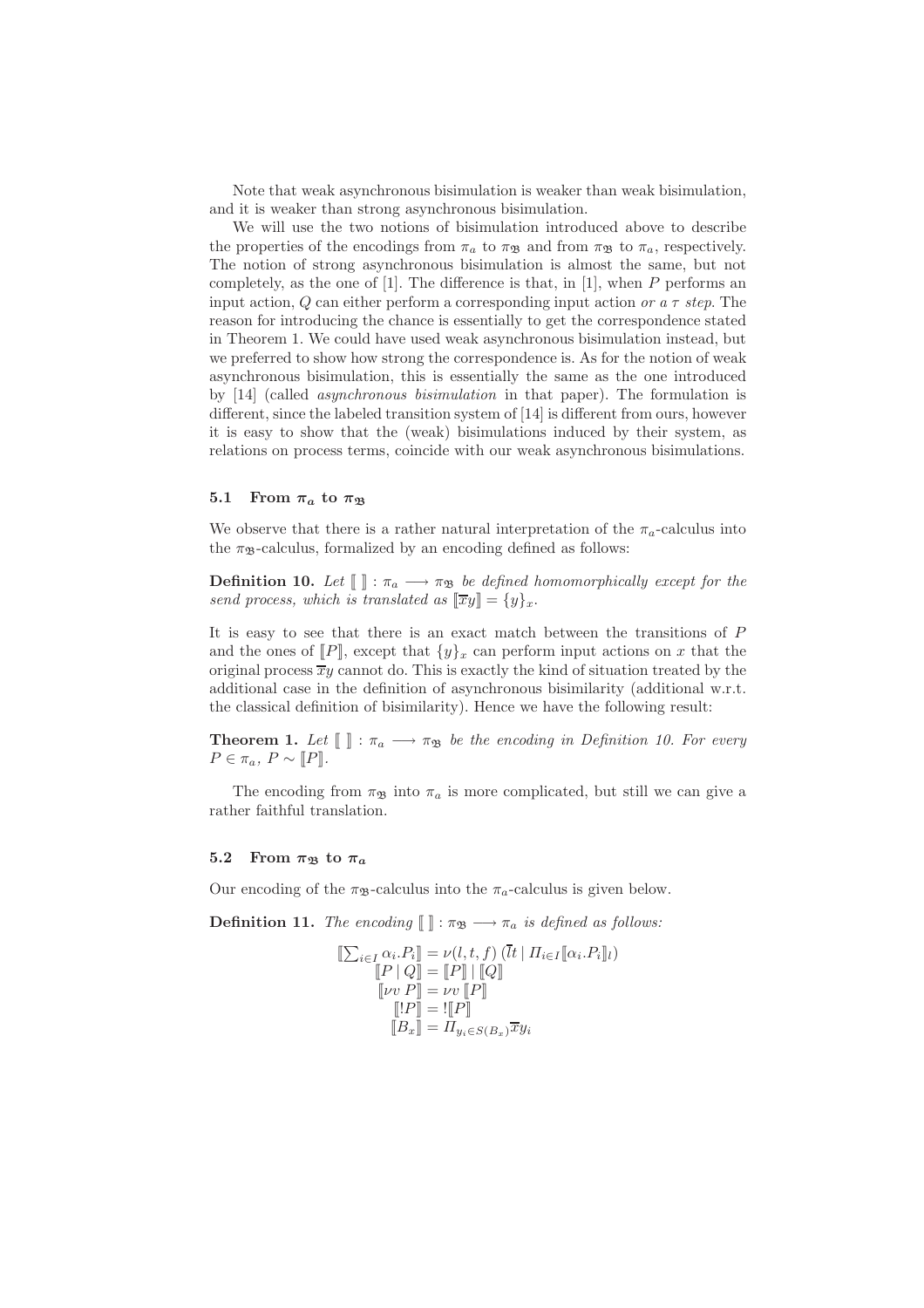*where*  $\llbracket \cdot \rrbracket_i$  *is given by* 

$$
[\![x(y).P]\!]_l = !x(y).l(\lambda).[(if \ \lambda = t \ then \ \overline{l}f \mid [\![P]\!] \ else \ \overline{l}f \mid \overline{x}y]
$$

$$
[\![\overline{x}y.P]\!]_l = l(\lambda).[(if \ \lambda = t \ then \ \overline{l}f \mid \overline{x}y \mid [\![P]\!] \ else \ \overline{l}f)]
$$

*In this definition, we use a if-then-else construct in the form if*  $\lambda = t$  *then* P *else* Q *which is syntactic sugar for*  $\overline{\lambda}$  | t.P | f.Q. This is correct within the scope *of our definition because*  $\lambda$  *can only be t or f, and*  $\lambda$ *, t and f are private, and only one such construct can be active at a time.*

This encoding of the mixed choice is similar to the first encoding of input guarded choice defined in [19]. Note that the encoding of the input branch allows a non deterministic choice between going back to initial state, or following with  $\llbracket P \rrbracket$ . This is important to establish the bisimilarity result.

The soundness of the encoding depends crucially on the fact that in the  $\pi_{\mathfrak{B}}$ -calculus the output of a standard process is non-blocking.

Note that this encoding is not termination preserving. As in [19], this problem could be addressed by removing the backtracking possibility and using a coarser semantic (coupled bisimilarity). In this paper however we consider the stronger notion of weak asynchronous bisimilarity recalled above.

**Theorem 2.** Let  $\llbracket \cdot \rrbracket$  :  $\pi_{\mathfrak{B}} \longrightarrow \pi_a$  be the encoding in Definition 11. Then, for *every*  $P \in \pi_{\mathfrak{B}}$ ,  $P \approx \overline{[P]}$ .

*Proof.* We give the proof only for the non-homomorphic cases of the encoding. The homomorphic ones follow trivially.

1.  $\llbracket B_x \rrbracket$ 2.  $\llbracket \sum_{i \in I} \alpha_i P_i \rrbracket$ 

We will show that the above encodings are weakly asynchronous bisimilar to their source processes. For (1), the statement follows from:

$$
\begin{array}{c}\n-B_x \xrightarrow{xy} B'_x \Longrightarrow [B'_x] = [B_x] \mid \overline{x}y \\
-B_x \xrightarrow{\overline{x}y} B'_x \Longleftrightarrow [B_x] \xrightarrow{\overline{x}y} [B'_x]\n\end{array}
$$

Let us now consider the case (2). For the sake of simplicity, we will outline the proof for a choice construct with only one input-guarded and one outputguarded branches, the proof for a choice with more than two branches can be easily generalized from this case. There are three kinds of possible transitions from this choice<sup>2</sup>:

1. 
$$
x(y).P + \overline{z}v.Q \xrightarrow{\tau} Q | \{v\}_z
$$
  
\n2.  $x(y).P + \overline{z}v.Q \xrightarrow{xw} P[y/w]$   
\n3.  $x(y).P + \overline{z}v.Q \xrightarrow{xw} (x(y).P + \overline{z}v.Q) | \{w\}_x$ 

<sup>&</sup>lt;sup>2</sup> In the third transition, the input could be on a channel different from  $x$ . The proof however proceeds in the same way.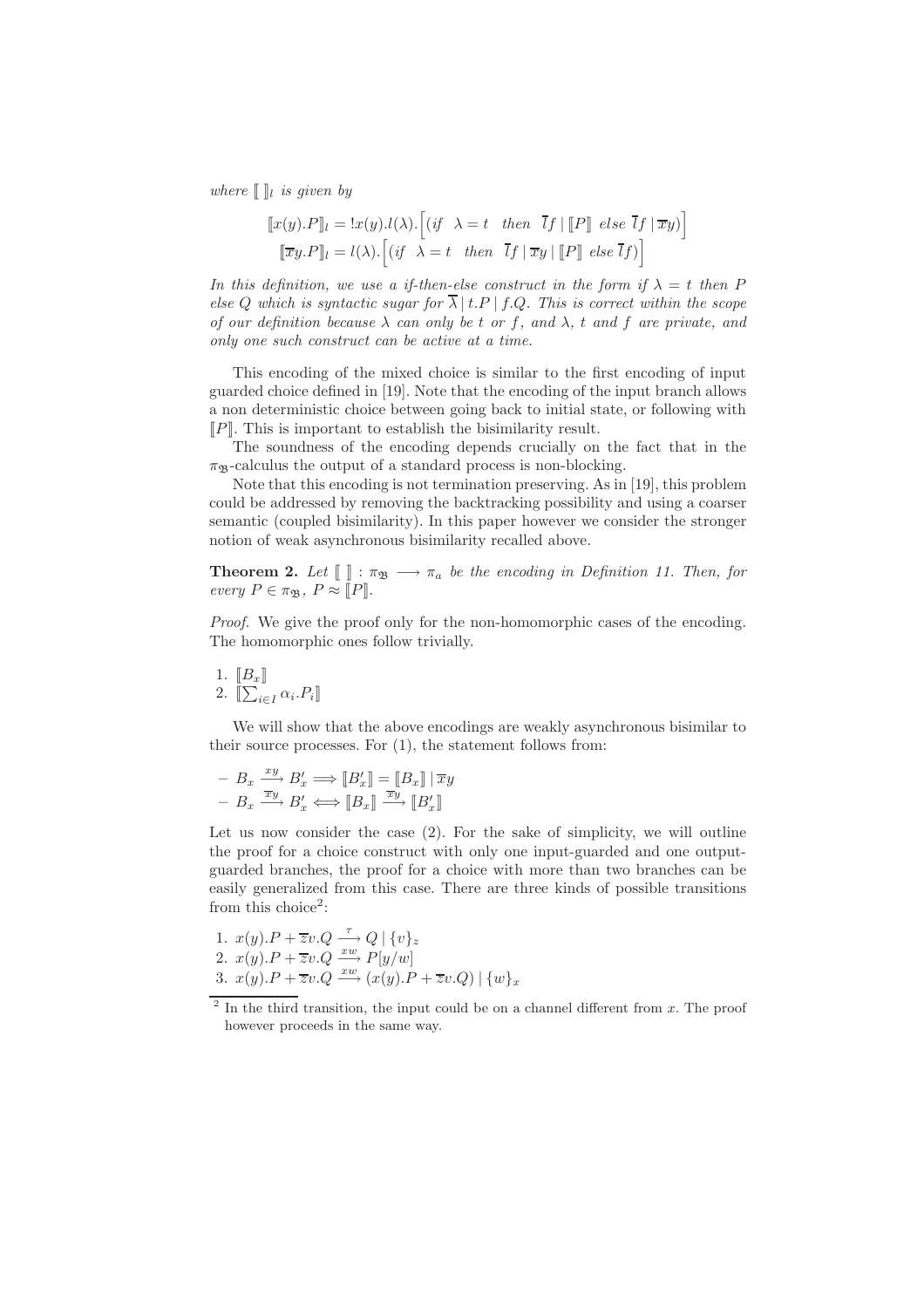

Fig. 1. Transitions of a  $\pi_{\mathfrak{B}}$  sum.

These transitions are matched by the encoded process in the following way:

1.  $\llbracket x(y).P + \overline{z}v.Q \rrbracket \stackrel{\tau}{\longrightarrow} \nu l(\overline{z}v \mid \llbracket Q \rrbracket \mid \overline{l}f \mid \llbracket x(y).P \rrbracket_l)$ 2.  $\llbracket x(y).P + \overline{z}v.Q \rrbracket \xrightarrow{xw} \longrightarrow \longrightarrow \nu l(\llbracket P[y/w] \rrbracket | \overline{l}f | \llbracket \overline{z}v.Q \rrbracket_l)$ 3.  $(x(y).P + \overline{z}v.Q) | \{w\}_x \approx [x(y).P + \overline{z}v.Q] | \overline{x}w$ 

It is easy to see that  $\nu\ell(\bar{I}f | [x(y),P]_l)$  is weakly asynchronous bisimilar to 0, and  $\nu\ell(\bar{l}f | \llbracket \overline{z}v.Q \rrbracket_l)$  is weakly asynchronous bisimilar to 0.

In the other direction, we have the above transitions plus the following one:

 $\llbracket x(y).P + \overline{z}v.Q \rrbracket \stackrel{xw}{\longrightarrow} R$ 

where  $R = \nu l(\bar{l}t \mid l(x)$ . ((if  $x = true$  then  $[ P[y/w]]_{l,x(w)}$  else  $\bar{x}w) | \bar{l}f) | [\bar{z}v.Q]_{l}$ ). In this case, the choice is not yet committed: the value xw has been received, but the process can still choose to process  $\llbracket \overline{z}v.Q \rrbracket_l$  and then release xw, or send xw and come back to its initial state, or receive the value on  $x(y)$ . This is matched by the following transition from the original process:

$$
x(y).P + \overline{z}v.Q \xrightarrow{xw} (x(y).P + \overline{z}v.Q) | \{w\}_x
$$

Figures 1 and 2 show the transitions of a typical binary choice and its encoding and how they are related by weak asynchronous bisimilarity.

## 6 Negative results for other buffers

In this section, we show the impossibility of encoding other kinds of buffers (i.e. not bags) into the asynchronous  $\pi$ -calculus and into the  $\pi$ -calculus with separate choice. In particular, we show that a calculus with queues and stacks cannot be encoded into  $\pi_a$  modulo weak asynchronous bisimilarity. Then, we show a stronger result for stacks: a calculus with stacks cannot even be encoded, modulo weak asynchronous bisimilarity, in the  $\pi$ -calculus with separated-choice (which is a superset of  $\pi_a$ ). Note that, since a weak bisimulation is a special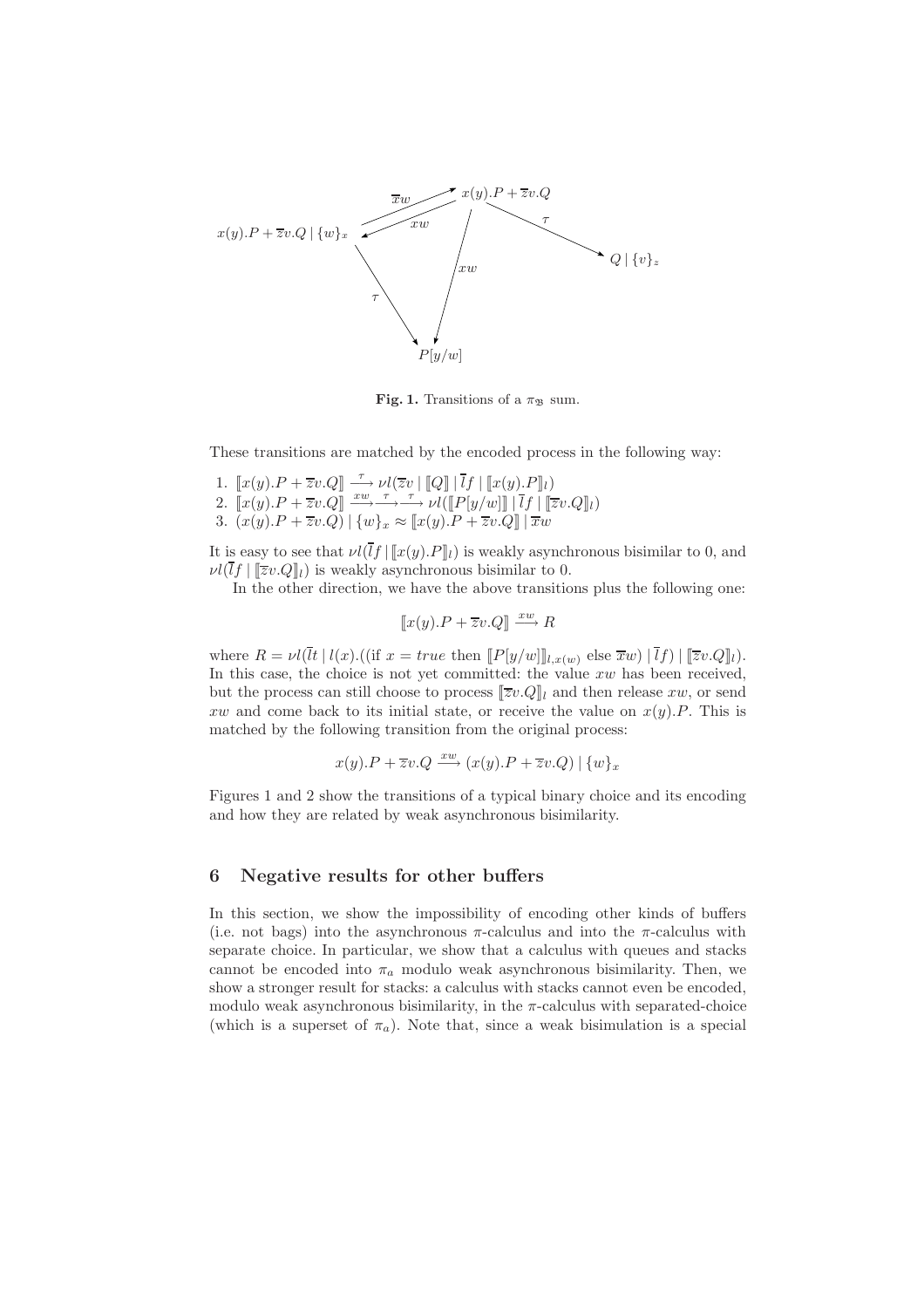

Fig. 2. Transitions of the  $\pi_a$  encoding of the  $\pi_{\mathcal{B}}$  sum in Figure 1.

case of weak asynchronous bisimulation, those results also hold modulo weak bisimilarity.

We stress the fact that these results strongly depend on the requirement that a term (in particular a stack or a queue) and its encoding be equivalent. We believe that it is possible to simulate stacks or queues in  $\pi_a$ . Our results only say that it cannot be done via an encoding that satisfies the requirement of translating a process into a weakly asynchronously bisimilar one.

We start by defining  $\pi$ -calculi with stacks and queues.

**Definition 12.** *The*  $\pi$ -calculus with buffers of type T, written  $\pi_T$ , where T is *either*  $\Omega$  *(queues) or*  $\mathfrak{S}$  *(stacks) is the set of processes defined by the grammar:* 

$$
P, Q ::= \sum_{i \in I} \alpha_i P_i \mid P \mid Q \mid \nu x P \mid P \mid B_x
$$

*where*  $B_x$  *represents* a buffer of type  $T$ .

The operational semantics of  $\pi_T$  is the same as the one defined in Section 4, except that the last congurence rule  $(P \equiv P | \emptyset_x)$  only applies when P is a pure π-calculus process (i.e. not already containing a buffer), in order to avoid behaviours that do not represent FIFO or LIFO strategies. Furthermore, the rules for bags  $(in_{bag}$  and  $out_{bag})$  should be interpreted as rules for stacks (resp. queues) in the sense that the transitions in the premises should be those defined for stacks (resp. queues) in Definition 4.

#### 6.1 Impossibility of encoding queues and stacks

In this section we show that it is not possible to find a valid encoding using the  $\pi_a$ -calculus for queues and stacks modulo weak asynchronous bisimilarity.

The result in this section depends critically on the following lemma, which is known in literature ([22], Lemma 5.3.2).

**Lemma 1.** Let P be a process in the  $\pi_a$ -calculus and assume that  $P \xrightarrow{\overline{x}y} \xrightarrow{\alpha} P'$ . Then  $P \xrightarrow{\alpha} \overline{x}y \equiv P'$ .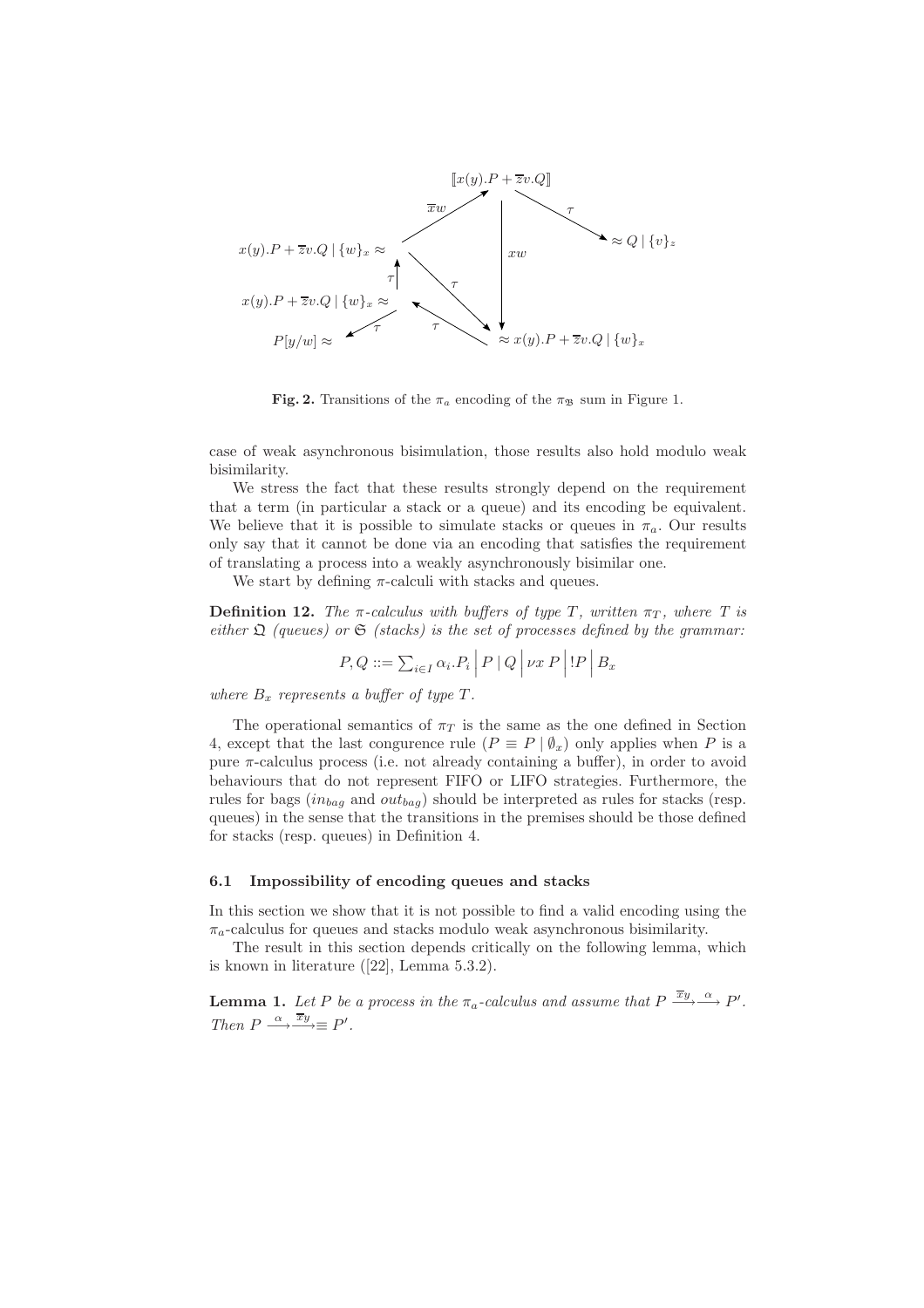**Theorem 3.** Let  $[\ ]$  be an encoding from  $\pi_{\mathfrak{Q}}$  *into*  $\pi_a$  (resp. from  $\pi_{\mathfrak{S}}$  *into*  $\pi_a$ ). *Then there exists*  $P \in \pi_{\mathfrak{Q}}$  *(resp.*  $P \in \pi_{\mathfrak{S}}$ *) such that*  $\llbracket P \rrbracket \not\approx P$ *.* 

*Proof.* We prove the theorem by contradiction, for  $P \in \pi_{\mathfrak{Q}}$ . The case of  $P \in \pi_{\mathfrak{S}}$ is analogous.

Let P be a queue  $B_x$  of the form  $\cdots \triangleleft y \triangleleft z$  with  $y \neq z$ . Then we have:

$$
B_x \xrightarrow{\overline{x}z} \overline{y} \tag{2}
$$

Since we are assuming  $[[B_x]] \approx B_x$ , we also have  $[[B_x]] \stackrel{\overline{xz}}{\Longrightarrow} \stackrel{\overline{xy}}{\Longrightarrow}$ . By using Lemma 1 we obtain  $[[B_x]] \longrightarrow^* \frac{\overline{x}z}{\longrightarrow} \frac{\overline{x}y}{\longrightarrow} \frac{\tau}{\longrightarrow}^*$ . Using Lemma 1 again we get:  $[B_x] \stackrel{\tau}{\longrightarrow}^* \stackrel{\overline{x}_y}{\longrightarrow} \stackrel{\overline{x}_z}{\longrightarrow}^*$ . Since  $[B_x] \approx B_x$  we have  $B_x \stackrel{\overline{x}_y}{\Longrightarrow} \stackrel{\overline{x}_z}{\longrightarrow}^*$ , and, since a buffer in isolation does not give rise to  $\tau$  steps, we also have

$$
B_x \xrightarrow{\overline{x}y} \xrightarrow{\overline{x}z}
$$

By the latter, and  $(2)$ , and Remark 1, we have that B cannot be a queue.

*Remark 3.* We could give a stronger result, namely that for any encoding  $\llbracket \cdot \rrbracket$ :  $\pi_{\mathfrak{Q}} \to \pi_a$  (resp.  $\llbracket \cdot \rrbracket : \pi_{\mathfrak{S}} \to \pi_a$ ) and any queue (resp. any stack)  $B_x$ ,  $\llbracket B_x \rrbracket \not\approx \overline{B}_x$ . We leave the proof to the interested reader. The idea is that if  $B<sub>x</sub>$  contains less than two elements, then we can always make input steps so to get a queue with two elements.

## 6.2 Impossibility of encoding stacks in the  $\pi$ -calculus without mixed-choice operator.

In this section we prove that stacks cannot be encoded in the language obtained by adding a separate-choice construct to  $\pi_a$ . We start by defining the  $\pi$ -calculus with separate choice.

The  $\pi$ -calculus with separate choice:  $\pi_{sc}$  This is a fragment of the synchronous π-calculus where mixed guarded choice is replaced by separate choice. The syntax is the following:

$$
P, Q, \ldots := \sum_{i \in I} x_i(y_i).P_i \left| \sum_{i \in I} \overline{x_i} z_i.P_i \right| \nu x P \left| P \left| Q \right| !P \right|
$$

Here  $I$  is a set of indexes. Note that we have omitted the process 0 since it can be represented as the empty summation.

The definition of the transition semantics is the same as the one of the asynchronous  $\pi$ -calculus (Table 1), except for the rules in and *out*, that are replaced by the following ones: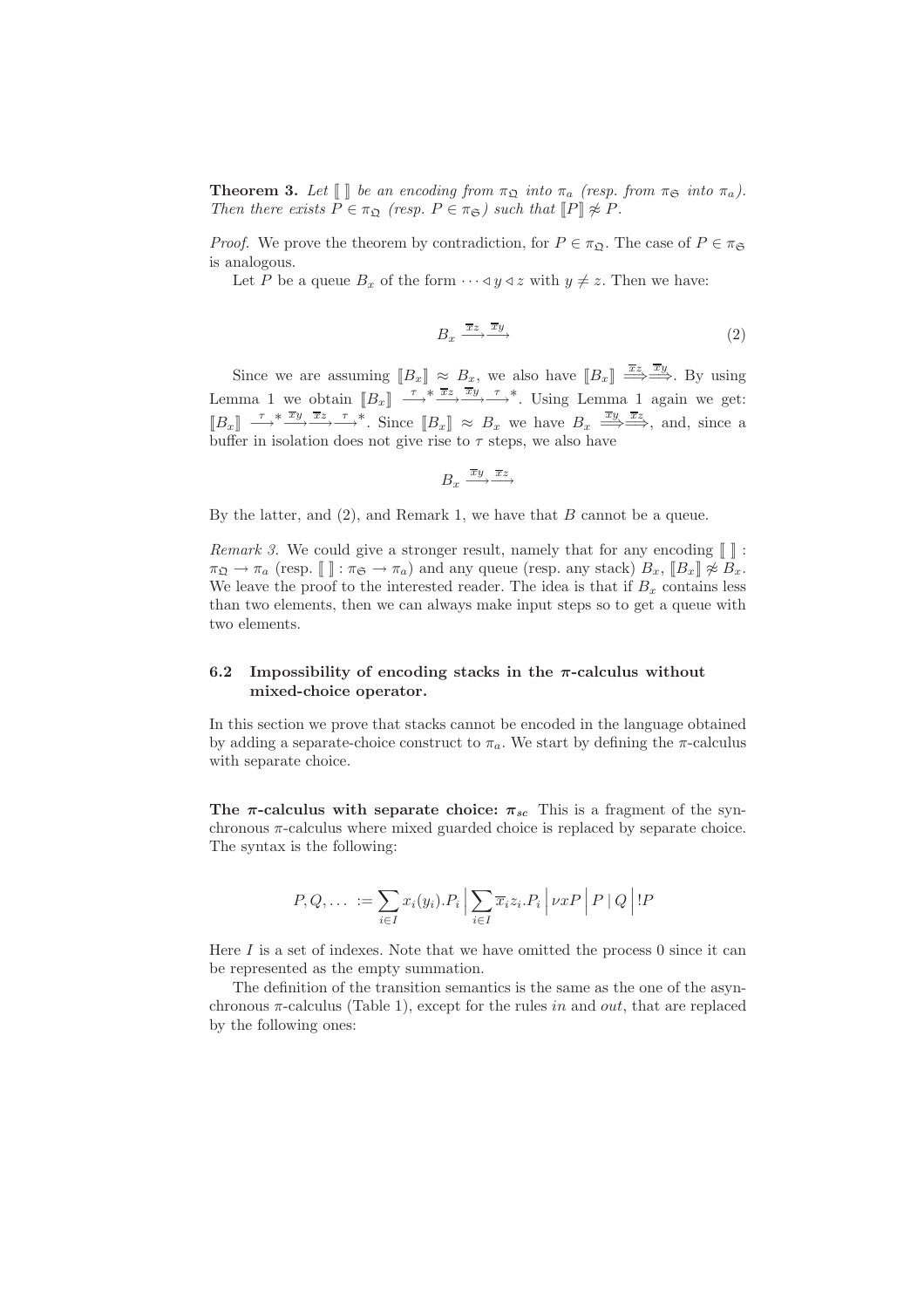

Fig. 3. Lemma of confluence

$$
(in) \sum_{i \in I} x_i(y_i).P_i \stackrel{x_j(z_j)}{\rightarrow} P_j[z_j/y_j] \qquad (out) \sum_{i \in I} \overline{x_i} z_i.P_i \stackrel{\overline{x_j z_j}}{\rightarrow} P_j
$$

The crucial property here is a sort of confluence that holds in the separatechoice  $\pi$ -calculus, as proved in [20](Lemma 4.1):

**Lemma 2** (Confluence). Let  $P \in \pi_{sc}$ . Assume that  $P \stackrel{\overline{x}y}{\longrightarrow} R$  and  $P \stackrel{zw}{\longrightarrow} Q$ . *Then there exists*  $S \in \pi_{sc}$  *such that*  $Q \xrightarrow{\overline{x}y} S$  *and*  $R \xrightarrow{zw} S$ *.* 

Since we are working with weak asynchronous bisimilarity we need to consider the possible  $\tau$  transitions. Therefore, we need the following extension of the above lemma.

**Lemma 3 (Confluence with**  $\tau$ ). Let  $P \in \pi_a$ . Assume that  $P \stackrel{\tau}{\longrightarrow} R$  and  $P \stackrel{\overline{xy}}{\longrightarrow} Q$ . Then, either

- *1.*  $P \xrightarrow{xz} for any z, or$
- 2. there exists  $S \in \pi_{sc}$  such that:  $Q \xrightarrow{\tau} S$  and  $R \xrightarrow{\overline{x}y} S$ .

*Proof.* We have to consider the possibility that the transition  $P \longrightarrow R$  is the result of a synchronization between  $P_1 \stackrel{xy}{\longrightarrow} Q_1$  and  $P_2 \stackrel{\overline{x}y}{\longrightarrow} Q_2$ , where  $P_1$  and  $P_2$  are parallel subprocesses in  $P$ , and the latter transition is the one which induces  $P \stackrel{\overline{x}y}{\longrightarrow} Q$ . If this is the case, then  $P \stackrel{xz}{\longrightarrow}$  for any z (note that x cannot be bound in P because  $P \stackrel{\overline{x}y}{\longrightarrow}$ ). On the other hand, if  $P \stackrel{\tau}{\longrightarrow} R$  does not involve the transition that induces  $P \stackrel{\overline{xy}}{\longrightarrow} Q$ , then the proof is the same as for Lemma 2 (see [20], Lemma 4.1).

**Theorem 4.** Let  $\llbracket \ \rrbracket$  be an encoding from  $\pi_{\mathfrak{S}}$  into  $\pi_{sc}$ . Then there exists  $P \in \pi_{\mathfrak{S}}$ *such that*  $P \not\approx [P]$ *.*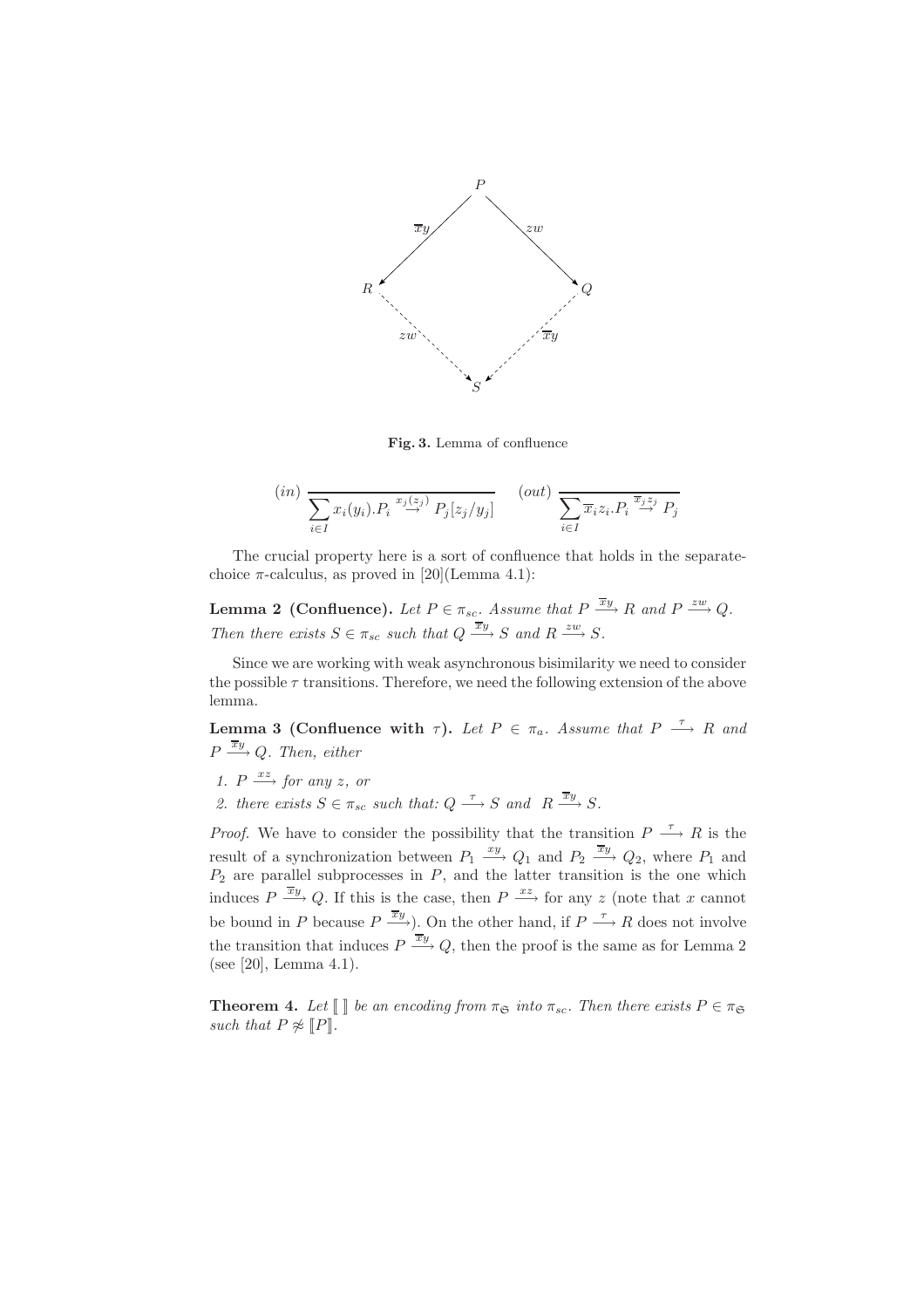

Fig. 4. Confluence with  $\tau$ 

*Proof.* Let P be a stack  $B_x$  of the form  $y \triangleright \ldots$  Assume by contradiction that  $B_x \approx [B_x]$  (i.e.  $B_x$  is *weaklyasynchronously bisimilar to*  $[B_x]$ ). Then  $B_x$  must be weakly bisimilar to  $[[B_x]]$ . In fact, if  $B_x \stackrel{xz}{\longrightarrow} B'_x \approx [[B_x]] \overline{xz} \approx B_x | \overline{xz}$ , then we would have both  $B_x \xrightarrow{\overline{x}_y}$  and  $B_x \xrightarrow{\overline{x}_z}$ , which by Remark 1 is not possible.

Let  $z \neq y$ . We have  $B_x \xrightarrow{\overline{x}y} B'_x$  and  $B_x \xrightarrow{xz}$ . Since  $B_x$  is weakly bisimilar to  $[[B_x]],$  we have, for some  $P$ ,  $[[B_x]] \xrightarrow{\tau} P \xrightarrow{\overline{xy}} \xrightarrow{\tau}^*$  and  $P \xrightarrow{\tau}^* \xrightarrow{xz} \xrightarrow{\tau}^*$ .

Let us assume that the number of  $\tau$  steps before P inputs  $xz$  is not zero. That is to say,  $P \stackrel{\tau}{\longrightarrow} P' \stackrel{\tau}{\longrightarrow} \stackrel{*}{\longrightarrow}$ . From Lemma 3, we have that either  $P \stackrel{xz}{\longrightarrow}$ for any z, or  $P' \xrightarrow{\overline{xy}}$ . Then, by re-applying this reasoning to each sequence of  $\tau$  transitions before the input of xz, we eventually get  $P \stackrel{\overline{x}y}{\longrightarrow}$  and  $P \stackrel{xz}{\longrightarrow}$ . By applying Lemma 2 we have  $P \xrightarrow{\overline{x}y} \xrightarrow{zz} P'$  and  $P \xrightarrow{zz} \overline{x}y$   $P'$ . From the fact that  $B_x$  and  $[[B_x]]$  are weakly bisimilar, we get  $B_x \stackrel{\overline{xy}}{\Longrightarrow} \stackrel{xz}{\Longrightarrow}$  and  $B_x \stackrel{xz}{\Longrightarrow} \stackrel{\overline{xy}}{\Longrightarrow}$ . Finally, we observe that the last sequence is not possible, because after the input action  $xz$  a stack can only perform an output of the form  $\overline{x}z$ .

Figure 5 illustrates the fact that the encoded process must have a point where confluence occurs, which is used in this proof.

*Remark 4.* Also in this case we could give a stronger result, namely that for any encoding  $\llbracket \cdot \rrbracket : \pi_{\mathfrak{S}} \to \pi_{sc}$  and any stack  $B_x$ ,  $\llbracket B_x \rrbracket \not\approx B_x$ . Again the idea is that if  $B_x$  is not in the right form (i.e. it is empty), then we can make an input step so to get a stack with one element.

### 7 Related work

The first process calculi proposed in literature (CSP [6,13], CCS [16,17], ACP [2]) were all based on synchronous communication primitives. This is because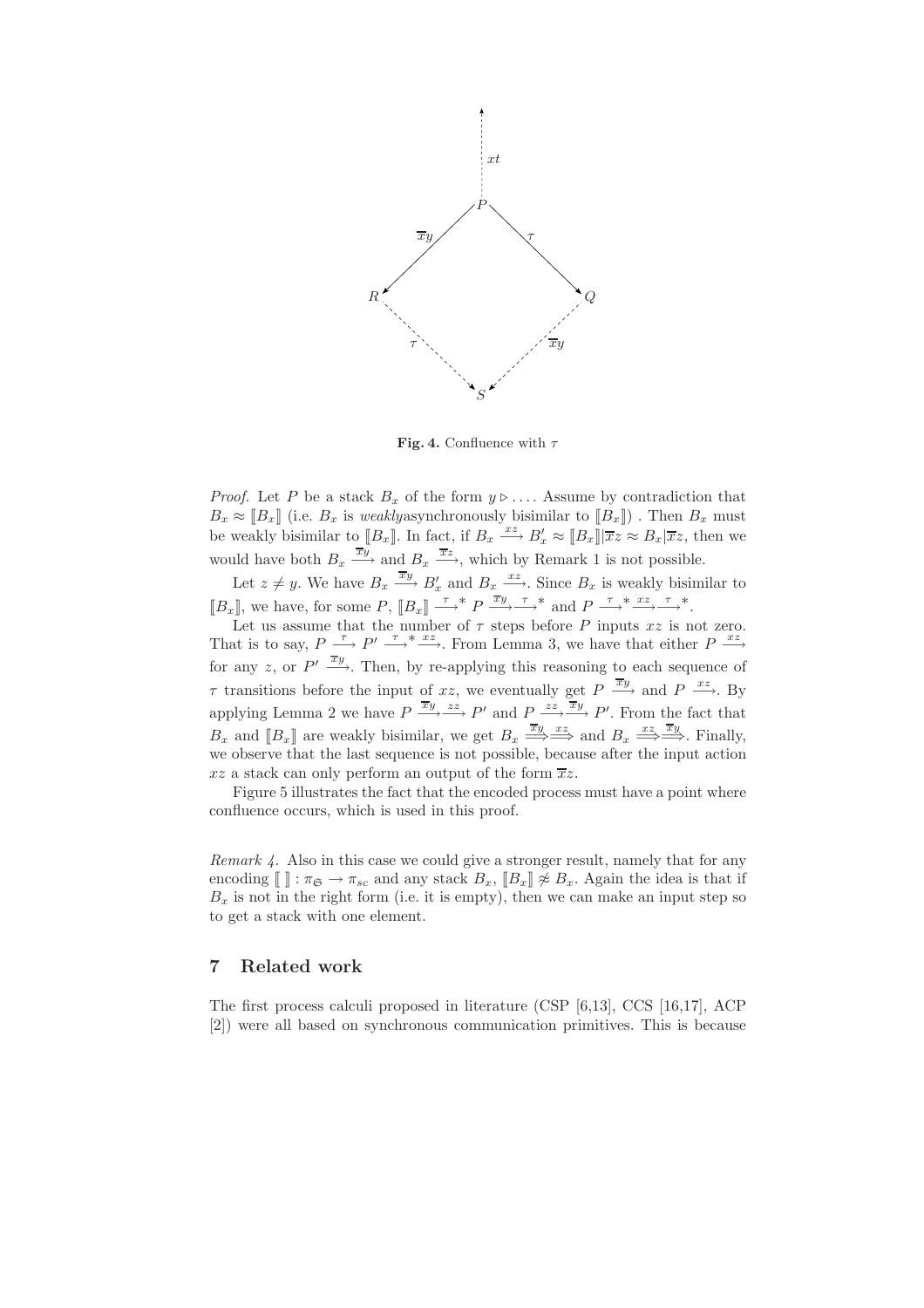

Fig. 5. Impossibility to encode a stack.

synchronous communication was considered somewhat more basic, while asynchronous communication was considered a derived concept that could be expressed using buffers (see, for instance, [13]). Some early proposals of calculi based purely on asynchronous communication were based on forcing the interaction between processes to be always mediated by buffers [3,9]. This is basically the same principle that we use in this paper for the definition of  $\pi_{\mathfrak{B}}$ .

At the beginning of the 90's, asynchronous communication became much more popular thanks to the diffusion of the Internet and the consequent increased interest for widely distributed systems. The elegant mechanism for asynchronous communication (the asynchronous send) proposed in the asynchronous  $\pi$ -calculus [14,5] was very successful, probably because of its simple and basic nature, in line with the tradition of process calculi. Thus it rapidly became the standard approach to asynchrony in the community of process calculi, and it was adopted, for instance, also in Mobile Ambients [8]. A communication primitive (*tell*) similar to the asynchronous send was also proposed, independently, within the community of Concurrent Constraint Programming [23].

We are not aware of any attempt to compare the two approaches to asynchrony (the one with explicit buffers and the one with the asynchronous send). However, our negative results concerning the non-encodability of stacks and queues in  $\pi_a$  use some properties of the asynchronous  $\pi$ -calculus that had been already presented in literature [20,22]. Similar properties were also investigated in [12,24] with the purpose of characterizing the nature of asynchronous communication.

An interesting study of various levels of asynchrony in communication for Linda-like languages has been carried out in [7]. In this paper, the authors investigate three different semantics of the output operation: the *instantaneous*, the *ordered*, and the *unordered* semantics. The first two essentially correspond to the semantics defined in this paper for  $\pi_a$  and  $\pi_{\mathfrak{B}}$ , respectively. The third one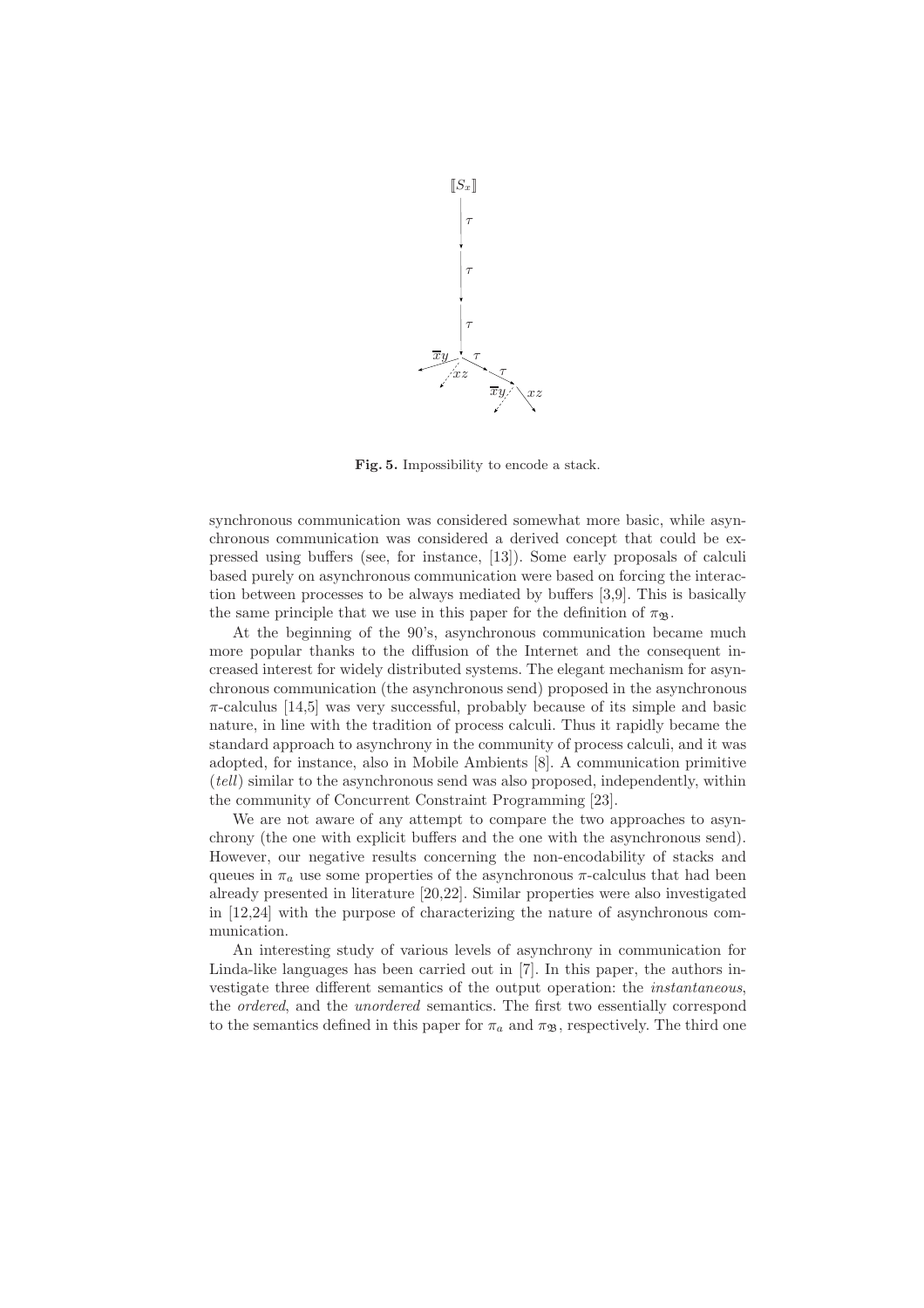corresponds to the semantics for  $\pi_{\mathfrak{B}}$  with the additional possibility of temporal reordering of messages between their sending and their arrival. As argued in the introduction, the last two cases should coincide in languages which do not have the possibility of detecting the absence of a message, so these three calculi  $(\pi_a, \pi_B, \text{ and } \pi_B, \text{ with unordered semantics})$  should be equivalent (up to weak asynchronous bisimilarity $)^3$ .

# 8 Conclusion and future work

In this paper we have investigated the relation between the asynchronous  $\pi$ calculus and a calculus  $\pi_{\mathfrak{B}}$  where asynchronous communication is achieved via the explicit use of buffers. We have proved that there is a tight correspondence when the buffers are bags, namely we have exhibited encodings in both directions correct with respect to asynchronous bisimulation. For queues and stacks, on the contrary, we have proved an impossibility result, namely that they cannot be translated into asynchronously bisimilar processes belonging to the asynchronous  $\pi$ -calculus.

We aim at applying these results for modeling and verifying (using the tools developed for the asynchronous  $\pi$ -calculus) widely distributed systems with asynchronous and bag-like communication.

Another line of research is to develop variants of the asynchronous  $\pi$ -calculus in which communication is based on stack-like and queue-like disciplines, and investigate their theories. The motivation is to model and verify distributed systems with the corresponding kind of communication.

#### References

- 1. R. M. Amadio, I. Castellani, and D. Sangiorgi. On bisimulations for the asynchronous π-calculus. *Theoretical Computer Science*, 195(2):291–324, 1998. An extended abstract appeared in *Proceedings of CONCUR '96*, LNCS 1119: 147–162.
- 2. J. Bergstra and J. Klop. Process algebra for synchronous communication. *Information and Control*, 60(1,3):109–137, 1984.
- 3. J. A. Bergstra, J. W. Klop, and J. V. Tucker. Process algebra with asynchronous communication mechanisms. In A. W. R. S. D. Brookes and G. Winskel, editors, *Proceedings of the Seminar on Concurrency*, volume 197 of *LNCS*, pages 76–95, Pittsburgh, PA, July 1984. Springer.
- 4. M. Boreale, R. D. Nicola, and R. Pugliese. Trace and testing equivalence on asynchronous processes. *Information and Computation*, 172(2):139–164, 2002.
- 5. G. Boudol. Asynchrony and the π-calculus (note). Rapport de Recherche 1702, INRIA, Sophia-Antipolis, 1992.
- 6. S. Brookes, C. Hoare, and A. Roscoe. A theory of communicating sequential processes. *J. ACM*, 31(3):560–599, 1984.
- 7. N. Busi, R. Gorrieri, and G. Zavattaro. Comparing three semantics for linda-like languages. *Theoretical Computer Science*, 240(1):49–90, 2000.

<sup>&</sup>lt;sup>3</sup> This conjecture is due to Roberto Gorrieri.